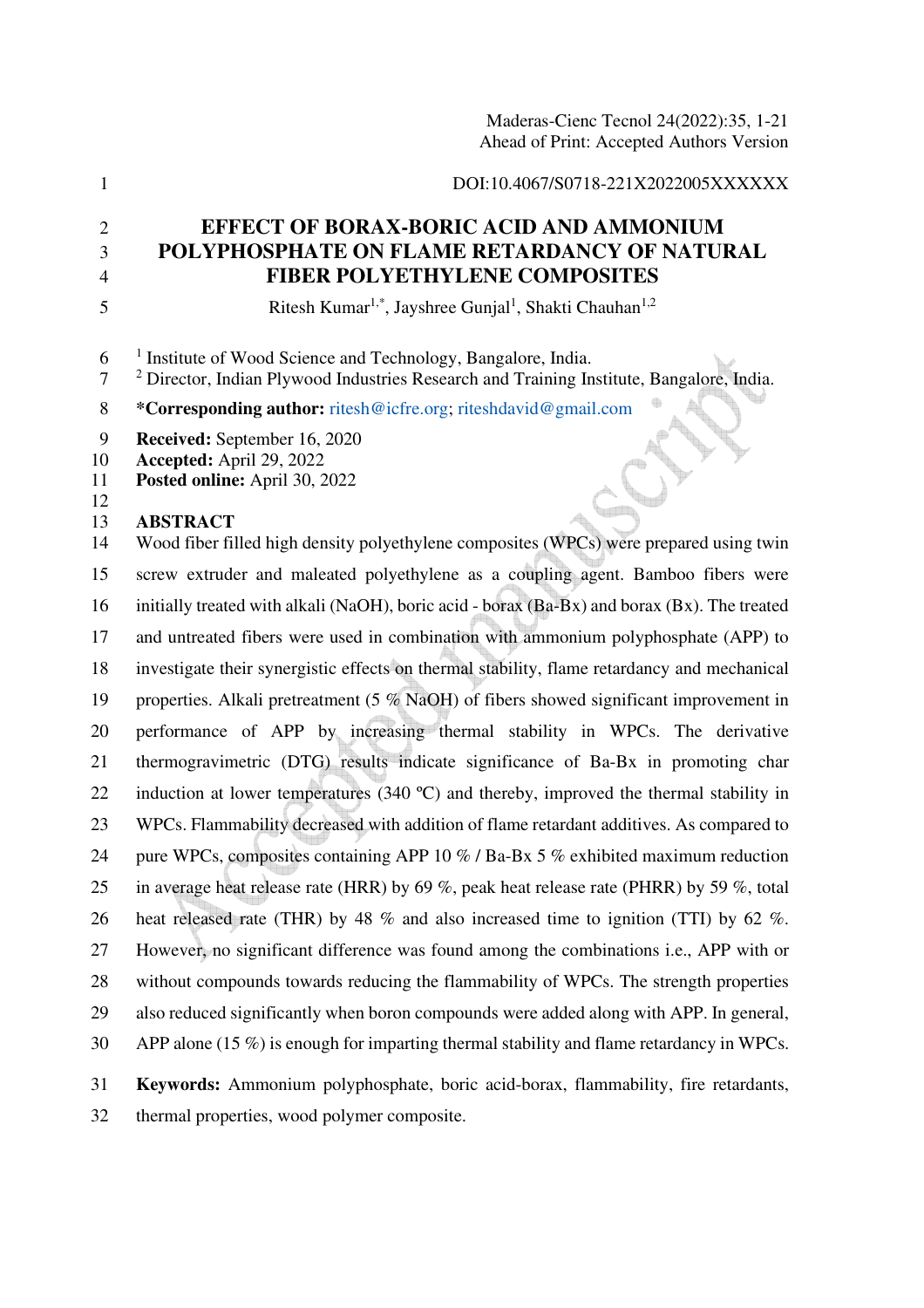### 33 **INTRODUCTION**

34 Wood plastic composites (WPCs) have made significant progress in thermoplastic 35 industries and are finding application in interior automotive panels, garbage pails, crates, 36 garden equipment, etc. (Hornsby *et al*. 1997). They have also made tremendous progress 37 in exterior nonstructural or semi-structural building products such as door and window 38 frames, siding, decking, cladding, floor and roof tiles, fencing, etc. (Schneider *et al.* 2000). 39 These composites are known to possess excellent durability, dimensional stability, high 40 rigidity, and relatively low density (Schneider *et al.* 2000, Ashori 2008). However, the 41 potential use of WPCs is greatly restricted by their poor fire resistance property (Mouritz 42 and Gibson 2006, Chapple and Anandjiwala 2010, Salemane and Luyt 2006). During a fire 43 situation, the polymer burns and drips, leading to hazardous fire situations (Kozlowski and 44 Wladyka-Przbylak 2008, Panagiotou and Levendis 1994). PVC is a self-extinguishing 45 material, but they generate toxic gases while burning and create serious risk to life 46 (Panagiotou and Levendis 1994). Therefore, from the point of view of fire safety, the users 47 are insisting on fire resistant materials.

48 In order to impart flame retardancy in WPCs, many fire retardants (FR) chemicals have 49 been introduced. Antimony based systems along with halogen compounds provide good 50 flame retardancy, but their large-scale industrial use is restricted because of environmental 51 issues (Kozlowski *et al.* 1999, Chen *et al.* 2006). Certain nano particles like nano clay, 52 carbon tube, nano-SiO2, TiO2 and ZnO are used as FR additives for imparting flame 53 retardancy in WPCs (Pan *et al.* 2014, Devi *et al.* 2013, Palza *et al.* 2010). However, the 54 high price of nano additives makes their use unaffordable in commodity products such as 55 the construction sector. Boron compounds have long been used as FR additives for wood 56 and WPCs (Chen *et al.* 2006, Pan *et al.* 2014). Effectiveness of borax and boric acid has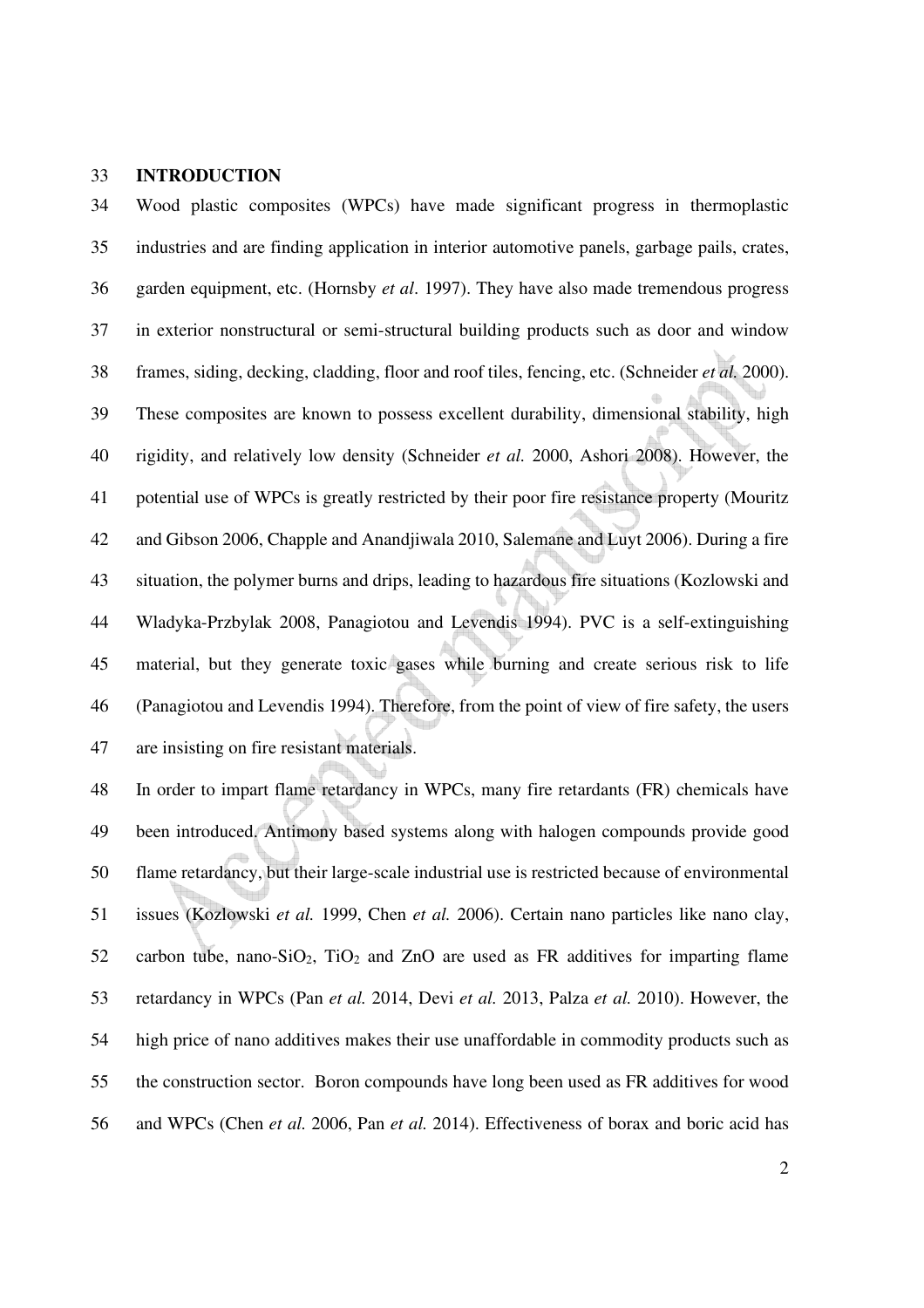57 been widely reported (LeVan 1984, Nagieb *et al.* 2011). Borax reduces flame spread, but 58 it promotes glowing, whereas, boric acid subdues glowing but has minimum effect on flame 59 spread. Therefore, borax and boric acid are generally used together (Wang *et al*. 2004). 60 Further, phosphorus-based FR (phosphoric acid) and their salts such as monoammonium 61 phosphate and diammonium phosphate are the oldest and most commonly used FRs. 62 Ammonium polyphosphate (APP) is considered as one of the most effective FR additives 63 for WPCs. However, to achieve required flame retardancy, higher loading of APP is 64 suggested, which increases cost and reduces material properties.

65 Although the effect of APP and boron-based FR on properties of WPCs has been studied 66 extensively, studies on synergistic effect of APP and boric acid-borax (Ba-Bx) on FR 67 properties of polymer are meager (Kurt *et al.* 2012). Kurt *et al.* (2012) have investigated 68 the utilization of boron compounds (BCs) as synergists with APP in WPCs manufacturing, 69 however, the method adopted in present study is different in terms of pretreating the 70 bamboo fibers with BCs and using these fibers in combination with ammonium 71 polyphosphate (APP) for investigating their combined effects on thermal stability, flame 72 retardancy and mechanical properties of WPCs. Moreover, the effect of alkali (NaOH) 73 pretreatment of fibers on performance of FR additives i.e., APP and BCs has not been 74 studied. The objective of this study is to examine the feasibility of imparting flame-75 retarding functions to WPCs through alkali washing of wood fibers prior to their 76 pretreatment with BCs i.e., boric acid - borax (Ba-Bx) and borax (Bx) and use these 77 pretreated fibers along with APP as FRs. The aim of this work is to develop economically 78 competitive WPCs with better flame retardancy.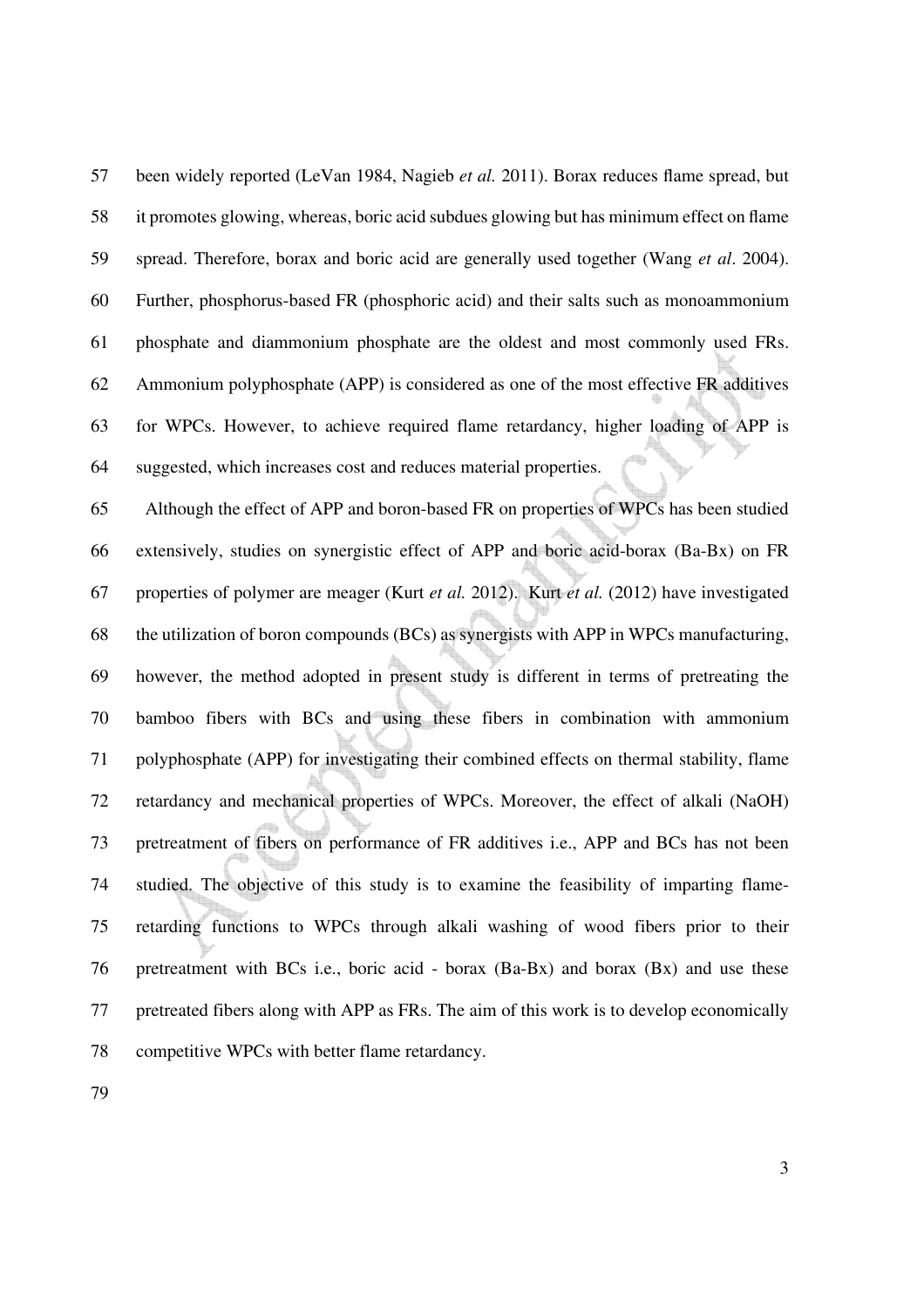### 80 **MATERIALS AND METHODS**

#### 81 *Materials*

82 Reliance make high-density polyethylene (HD50MA180) was used in this study. Polymer 83 density is around 0,950 g/cm<sup>3</sup> and melt flow index is 20 g /10 min (190 °C / 2,16 kg). APP 84 (phase II, degree of polymerization >1000) was procured from Advance Inorganics, New 85 Delhi. The coupling agent (CA) maleic anhydride grafted polyethylene M603 having melt 86 flow index of 25 g/10 min was supplied by Dupont, India. Boric acid (Ba) and Borax (Bx) 87 were used as boron compounds (BCs). Boric acid, borax, and sodium hydroxide were 88 obtained from M/s Himedia. All the chemicals used for experiments were analytical 89 reagent grade and were used without further purification. Freshly harvested wood biomass 90 was processed to pass – 60+80 mesh sieve. Oven dried wood fibers were used for 91 experiments.

#### 92 *Processing*

93 A part of oven dried wood fibers was chemically treated with sodium hydroxide (5  $\%$  w/w) 94 for 4 hrs for surface activation and removal of impurities from the cellulose fibre and for 95 increasing adhesion and compatibility of fibers to polymer matrix (Islam *et al.* 2012; Lee 96 *et al.* 2009). The alkali treated fibers were washed with hot distilled water (four times) and 97 oven-dried to constant weight at 80 °C. One unit of Bx was mixed with one unit of Ba and 98 dissolved in warm water. A part of wood fiber was soaked in 5 % aqueous solution of Ba-99 Bx (Jiang *et al.* 2011). The treated wood fibers were air dried for four days followed by 100 oven drying to constant weight at 80 °C. Oven dried HDPE, APP, CA, and wood fibers 101 were used for further processing. The components were pre-mixed in a double-cone 102 blender and then extruded using a twin-screw extruder. The screw speed of 150 rpm and 103 temperature profile of 140 °C to 160 °C in the barrel and 180 °C near nozzle was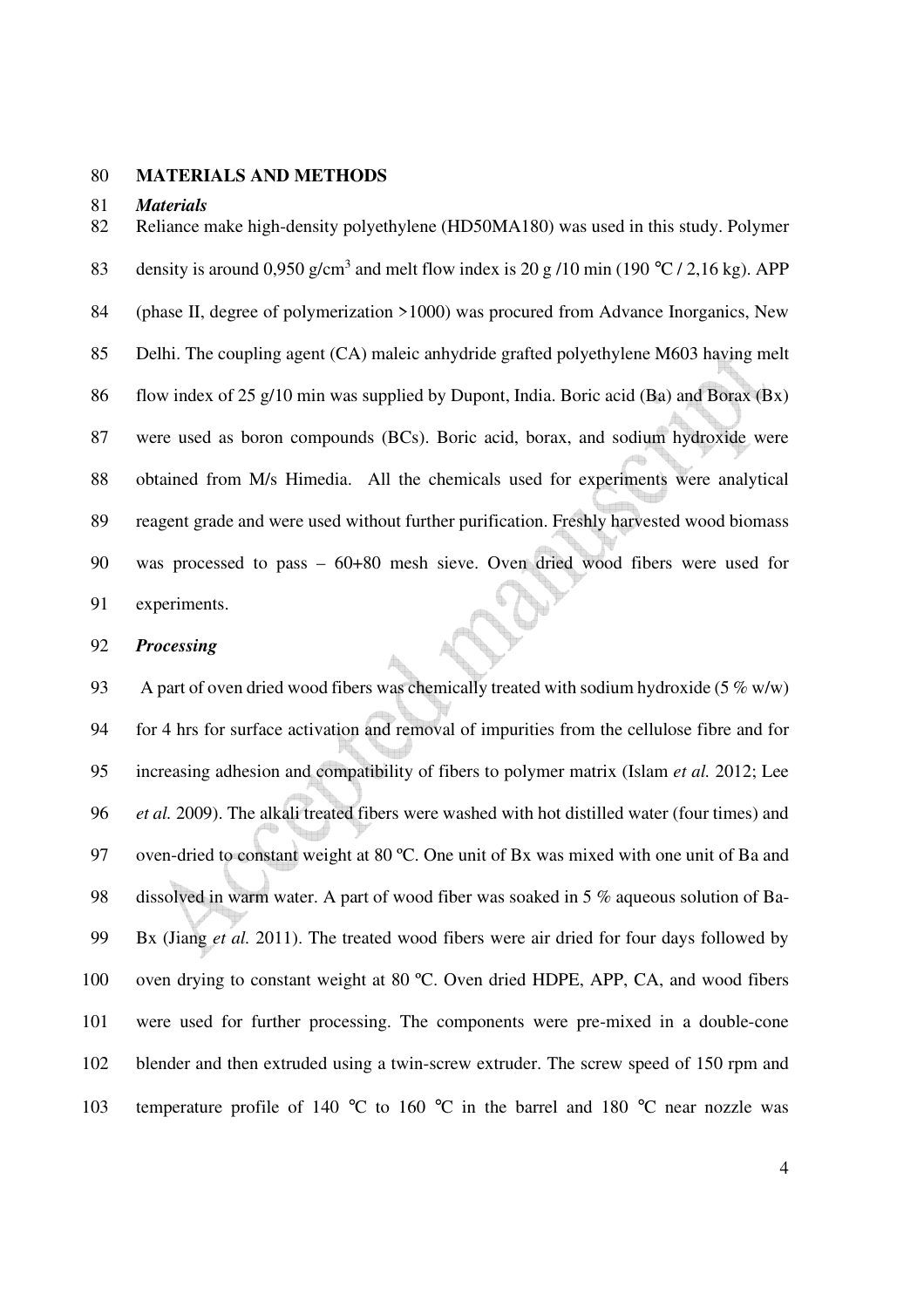| 104 | maintained. The extruded composite granules were injection moulded into test specimens                     |
|-----|------------------------------------------------------------------------------------------------------------|
| 105 | using a closed loop 60 tonnes injection moulding machine (L & J make). The injection                       |
| 106 | molding process parameters were 180 $^{\circ}$ C to 190 $^{\circ}$ C temperature and injection pressure of |
| 107 | 100 bars. Compositions of wood fiber composites (WPCs) with and without flame retardant                    |
| 108 | additives are summarized in Table 1.                                                                       |
| 109 | <b>Table 1:</b> Experimental formulations studied (weight in grams).                                       |

109 **Table 1**: Experimental formulations studied (weight in grams).

| ັ             |                                                                                                                                 |              |    |    |            |  |            |            |              |  |
|---------------|---------------------------------------------------------------------------------------------------------------------------------|--------------|----|----|------------|--|------------|------------|--------------|--|
| <b>Sample</b> | Polymer                                                                                                                         | <b>Fiber</b> | CA | AO | <b>Wax</b> |  | <b>APP</b> | <b>FT</b>  | <b>Ba-Bx</b> |  |
| Control       | 575                                                                                                                             | 400          | 25 | 10 | 10         |  |            |            |              |  |
| $IFR-1$       | 575                                                                                                                             | 400          | 25 | 10 | 10         |  | 50         |            |              |  |
| $IFR-2$       | 575                                                                                                                             | 400          | 25 | 10 | 10         |  | 100        |            |              |  |
| $IFR-3$       | 575                                                                                                                             | 400          | 25 | 10 | 10         |  | 150        |            |              |  |
| $IFR-4$       | 575                                                                                                                             | 400          | 25 | 10 | 10         |  | 100        | N          | $\times$     |  |
| $IFR-5$       | 575                                                                                                                             | 400          | 25 | 10 | 10         |  | 100        | $\times$   |              |  |
| $IFR-6$       | 575                                                                                                                             | 400          | 25 | 10 | 10         |  | 100        | $\sqrt{ }$ |              |  |
| $IFR-7$       | 575                                                                                                                             | 400          | 25 | 10 | 10         |  | 100        |            | Bx           |  |
|               | CA-Coupling agent; AO-Anti oxidant; APP-Ammonium polyphosphate; FT-Fiber treated with<br>NaOH; Ba-Bx-Boric acid Borax; Bx-Borax |              |    |    |            |  |            |            |              |  |

110

111

## 112 *Testing*

113 Flexural and tensile tests were conducted as per ASTM D790 (ASTM 2014) and ASTM 114 D638 (ASTM 2015), respectively, using Shimadzu make model AGIS10, 10 kN universal 115 testing machine. For tensile test, dumbbell shaped specimens were used (Type I) with span 116 length of 100 mm. Crosshead speed was 5 mm/min. Flexural strength was determined using 117 standard specimens (127 mm x 13,2 mm x 6,2 mm) and crosshead speed of 2,8 mm / min. 118 Five replicates were evaluated for each treatment group. The thermal degradation 119 properties were studied under nitrogen atmosphere. Thermo-gravimetric analysis (TGA) 120 was carried out using TGA Q500 V20.2 Build 27. A known quantity of sample was placed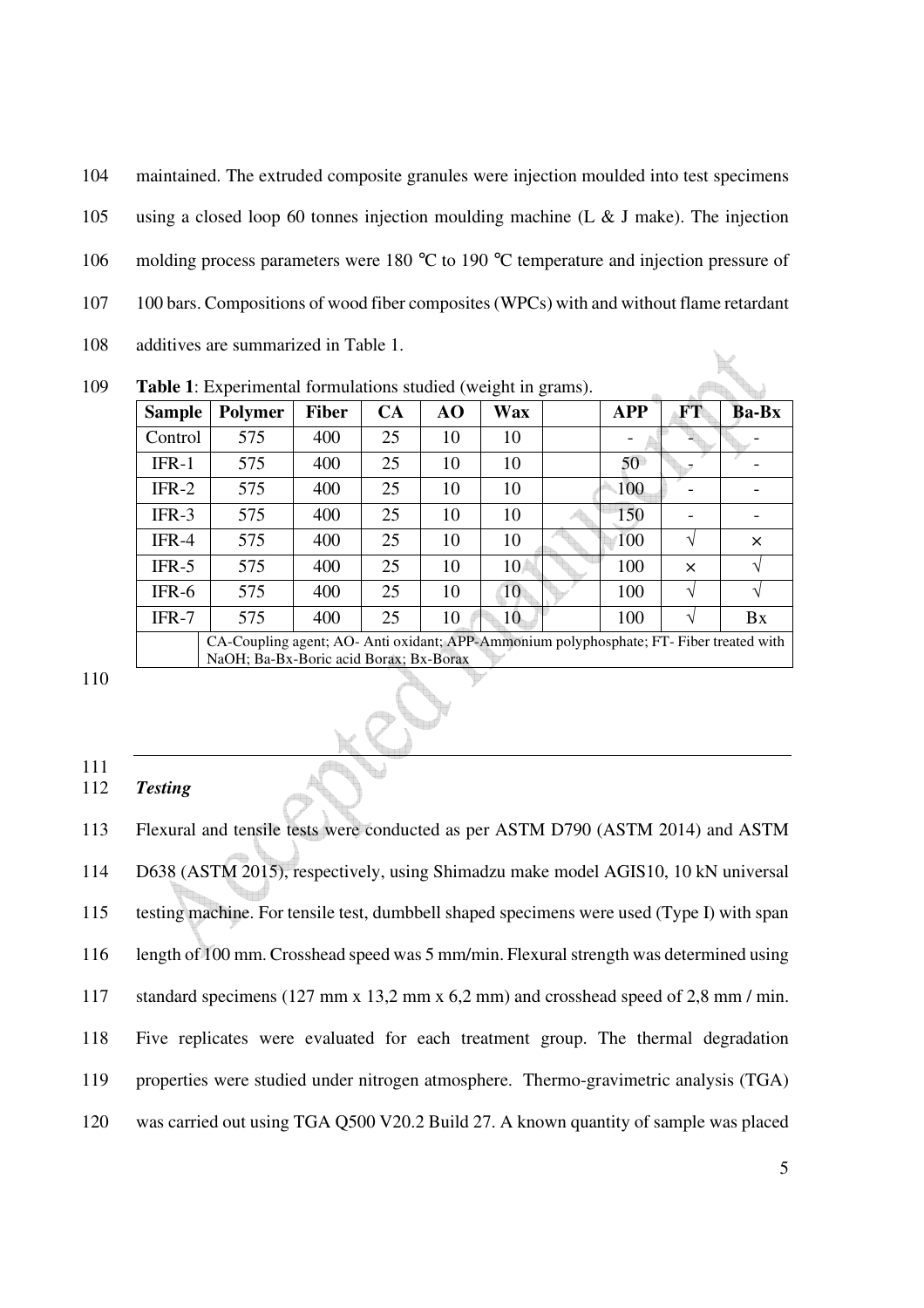121 in a platinum crucible and heated from ambient to 800  $^{\circ}$ C at heating rate of 10  $^{\circ}$ C min<sup>-1</sup> 122 and 60 ml·min<sup>-1</sup> air flow rate. Three replicates were evaluated for each treatment group. 123 The thermal degradation profiles of the samples were derived by applying the derivative 124 thermogravimetry technique (Haykira-Acma 2003). The flammability properties of WPCs 125 were measured using cone calorimeter at CIPET, LARPM Bhubaneswar. The compounded 126 specimens were compression moulded into standard size specimens (100 mm x 100 mm x 127 4 mm) for cone calorimeter test. Heat release rate was determined as per ISO 5660 (ISO 128 2015). An external heat flux of 50 kW /  $m^2$  was applied. The flammability was also 129 performed with limited oxygen index (LOI) as per ASTM D 2863 (ASTM 2019) and two 130 replicates were evaluated for each treatment group. The data analysis was performed using 131 SPSS statistical software. One way ANOVA was performed to understand statistically 132 significant differences in each treatment group.

133

## 134 **RESULTS AND DISCUSSION**

135 *Mechanical performance* 

136 The effect of FRs on strength properties of WPCs has been evaluated. The results are 137 presented in Table 2. In case of WPC prepared with untreated fibers (pure WPC, IFR 1, 138 IFR2 and IFR3) addition of APP had insignificant influence on flexural modulus or 139 strength but tensile strength at 150 g of APP (IFR3) exhibited significant decline from 32 140 MPa to 26 MPa. This suggests that higher loading of APP has affected interfacial adhesion 141 between fiber and polymer matrix. When treated fibers were used for making WPC along 142 with APP, a marginal increase in flexural strength (FS) was observed which was 143 statistically higher than with untreated fibers (IFR2 v/s IFR4). This shows the influence of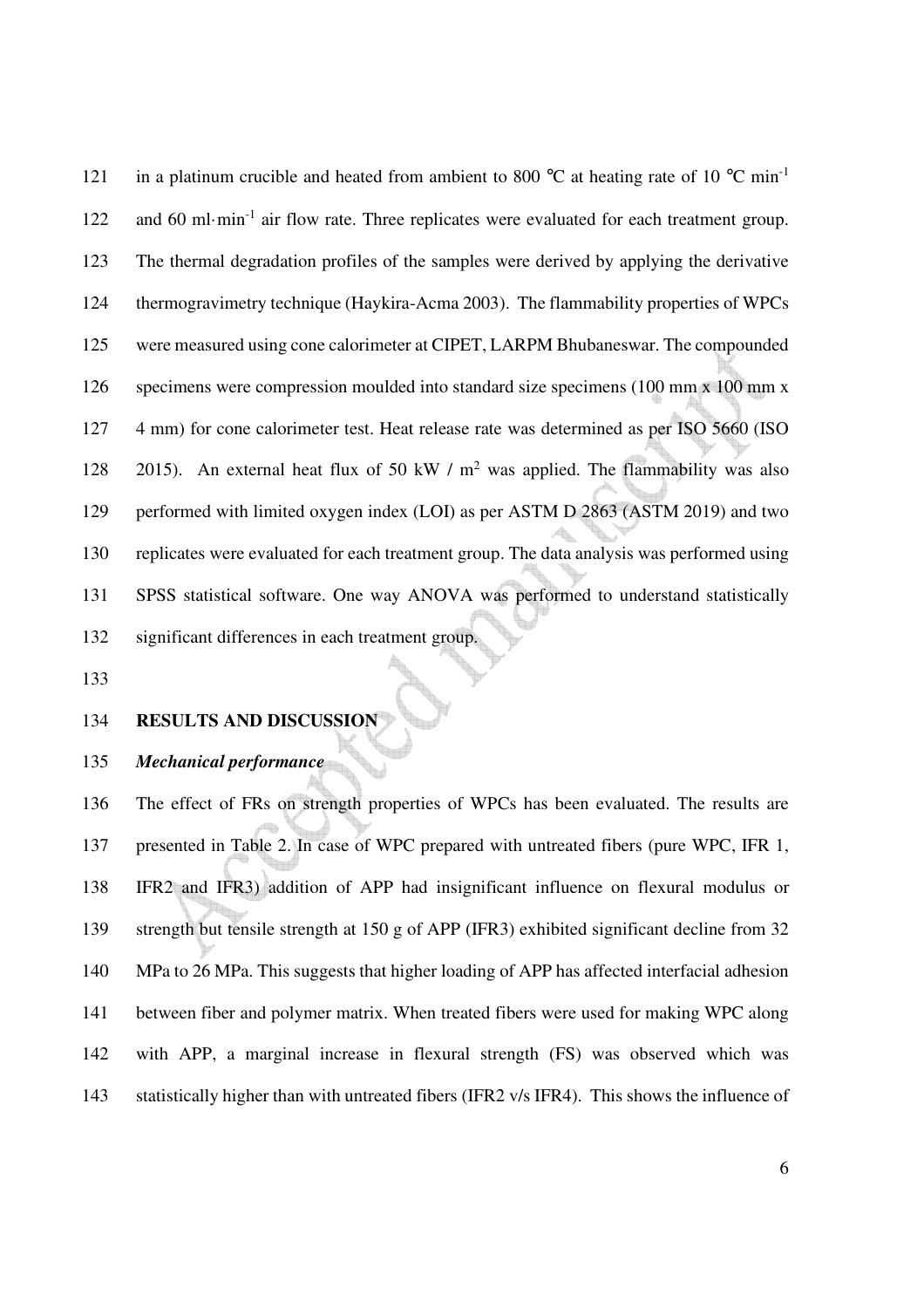| 144 | alkali washing of fibers on FS of WPCs, added with APP. Ikhlef <i>et al.</i> (2012) studied the |
|-----|-------------------------------------------------------------------------------------------------|
| 145 | effect of alkali washing and reported improvement in strength properties of composite due       |
| 146 | to improved interfacial adhesion between matrix and cellulosic fiber. The addition of boron     |
| 147 | compound in the formulation resulted in significant loss in strength (both tensile and          |
| 148 | flexural) and flexural modulus of APP incorporated composites irrespective of fiber             |
| 149 | treatment. FS and FM of IFR1, IFR2, IFR3 and IFR4 samples doesn't change significantly.         |
| 150 | This shows that addition of APP alone (up to 15 $\%$ ) doesn't reduce FS and FM of WPCs.        |
| 151 | However, significant reduction in FS (10 % to 14 %) and FM (6 % to 18 %) is seen in             |
| 152 | IFR5, IFR6 and IFR7 combinations where, BCs was added along with APP. Similarly, TS             |
| 153 | values are also found to be minimum in groups which has BCs in their compositions (IFR5,        |
| 154 | IFR6 and IFR7).                                                                                 |

155 **Table 2**: Tensile and flexural properties of WPC treated with fire retardants (Values are 156 mean ± standard deviation of minimum triplicate determination. Values in column with

| <b>Samples</b> | <b>Flexural</b><br><b>Modulus</b><br>(MPa) | <b>Flexural</b><br><b>Strength</b><br>(MPa) | <b>Maximum</b><br>displacement<br>(mm) | <b>Tensile</b><br><b>Strength</b><br>(MPa) |
|----------------|--------------------------------------------|---------------------------------------------|----------------------------------------|--------------------------------------------|
| Pure WPC       | $2520 (\pm 52)^{\circ}$                    | 37 $(\pm 1,0)^{bcd}$                        | 3,3 $(\pm 0.3)^b$                      | 32 $(\pm 0.4)^d$                           |
| $IFR-1$        | $2522 \ (\pm 62)^c$                        | 38 $(\pm 0.6)^d$                            | $2,9 \ (\pm 0,3)^{ab}$                 | 31 $(\pm 0,1)^{cd}$                        |
| $IFR-2$        | 2408 $(\pm 130)^{bc}$                      | 36 $(\pm 0.9)^b$                            | $2,8 \ (\pm 0,1)^a$                    | 31 $(\pm 0.2)^{cd}$                        |
| $IFR-3$        | $2552 (\pm 53)^c$                          | 36 $(\pm 0,4)^{bc}$                         | 2,8 $(\pm 0,1)^a$                      | $26 (\pm 0.8)^b$                           |
| $IFR-4$        | $2510 \, (\pm 13)^c$                       | 38 $(\pm 0.3)^{cd}$                         | $3.0 \ (\pm 0.1)^{ab}$                 | 30 ( $\pm$ 0,4) <sup>c</sup>               |
| $IFR-5$        | 2244 $(\pm 99)^{ab}$                       | 33 $(\pm 0.5)^a$                            | $2,6 \ (\pm 0.05)^a$                   | $26 (\pm 0.3)^b$                           |
| $IFR-6$        | 2393 $(\pm 4)^{bc}$                        | 33 $(\pm 0,1)^a$                            | $2.7 \ (\pm 0.05)^a$                   | $23 \ (\pm 2,0)^a$                         |
| $IFR-7$        | $2172 \ (\pm 10)^a$                        | $32 (\pm 0.4)^a$                            | $2.9 \ (\pm 0.2)^{ab}$                 | 23 $(\pm 0,1)^a$                           |

157 different lowercase superscript letter are statistically significant (p<0.05)).

7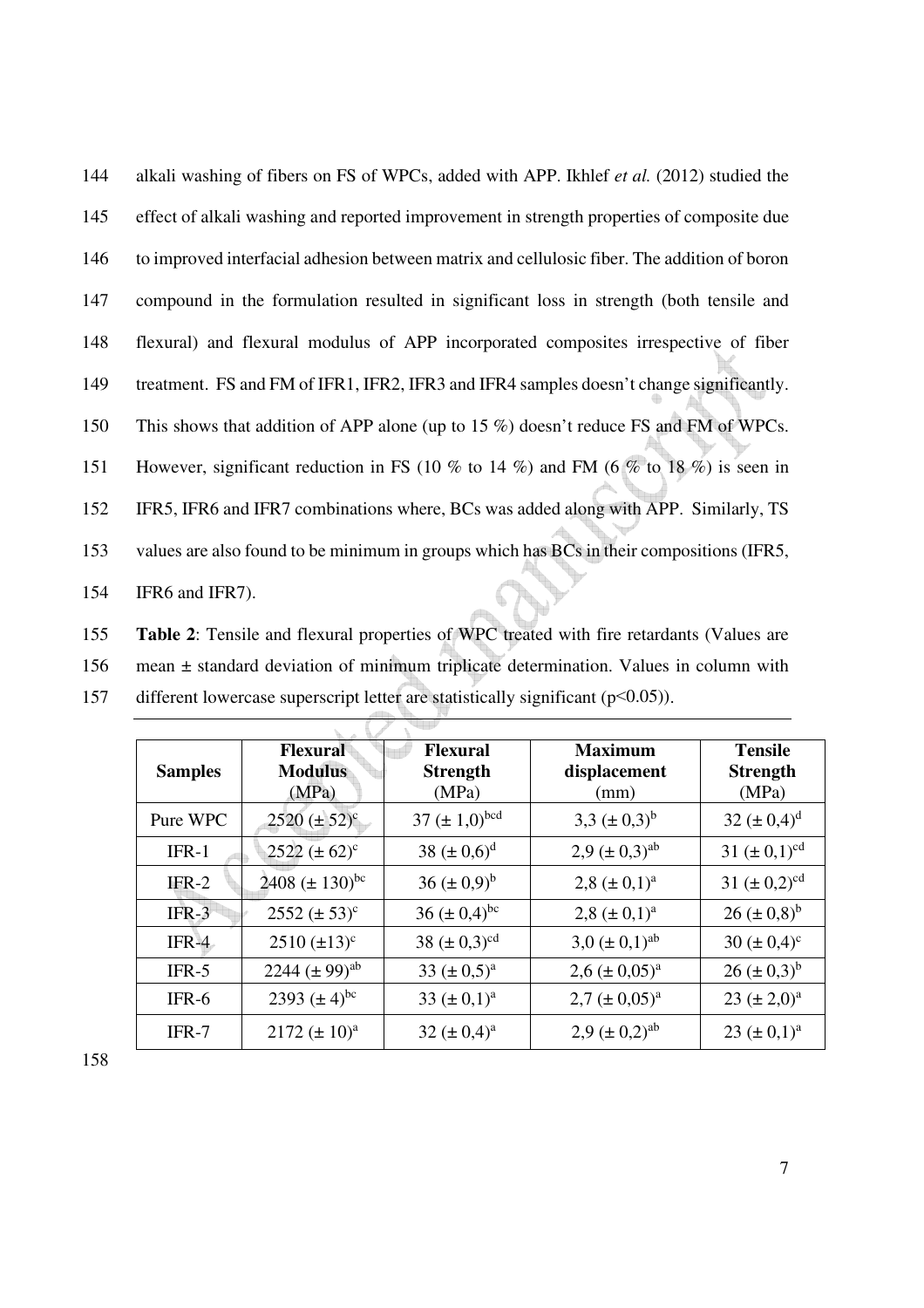159 Wang *et al*. (1996) studied interaction of boric acid with polymer constituents of a 160 wood/polystyrene composite material and reported that boric acid gets chemically bonded 161 with wood components during manufacturing of composite materials. This may alter the 162 efficiency of coupling agent in improving the compatibility of fiber with the polymer. 163 Addition of APP in small quantity (up to 10 %) is not influencing tensile or flexural 164 properties but higher loading (15 %) was indicating adverse impact. Kurt *et al.* 2012, found 165 that 25% APP loading resulted in a very sharp decrease in TS value (49.04%) of WPCs, 166 however, TS decreased between 18 % to 27 % in groups where BCs was added along with

167 APP.

## 168 *Thermal degradation under inert atmosphere*

169 The results on thermal degradation of WPCs under inert atmosphere are summarized in 170 Table 3. The pyrolysis of biomass can be divided into three different zones i.e., moisture 171 evaporation, initial devolatilisation and major devolatilisation zone (Kumar and 172 Chandrashekar 2014). Fig. 1 shows that DTG curve of wood fibers, WPCs and APP.The 173 initial weight loss, between  $40^{\circ}$ C to 100  $^{\circ}$ C is mainly due to removal of moisture and lighter 174 volatiles. After moisture evaporation, weight loss resulting at 150 °C to 350 °C is attributed 175 to thermochemical decomposition and subsequent de-volatilization of samples (Haykira-176 Acma 2003; Kumar *et al.* 2021). The pure APP showed one sharp decomposition peak 177 ( $T_{\text{peak1}}$ ) at 200 °C with initial devolatisation temperature at 110 °C. During initial thermal 178 degradation, mainly ammonia and moisture escapes as volatiles from APP. The major 179 decomposition temperature of APP ranges from 550 °C to 650 °C, with  $T_{\text{peak2}}$  of 648 °C, 180 which is mainly due to the generation of highly cross-linked pyro/polyphosphoric acid 181 (Stark *et al.* 2010). The residue char in pure APP at 500 °C and 700 °C was around 63 % 182 and 19 %, respectively. Fig. 2 shows the DTG curve of WPCs with and without APP. A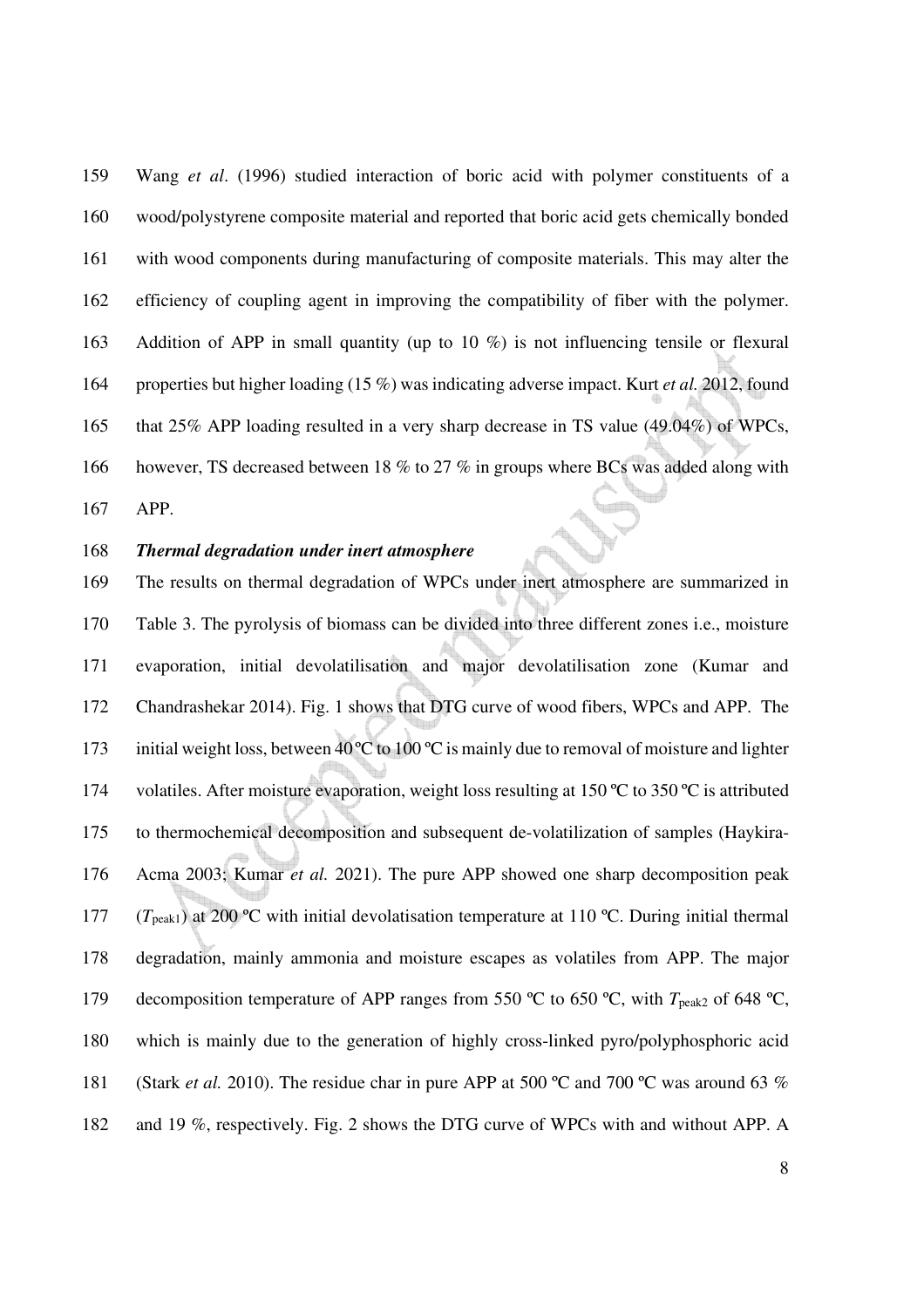| 183 | clear shift in major devolatisation temperature towards higher side is observed by                                     |
|-----|------------------------------------------------------------------------------------------------------------------------|
| 184 | increasing the amount of APP in WPCs Fig. 2. For pure WPC, major devolatilization                                      |
| 185 | temperature (T <sub>MD</sub> ) ranged from 350 °C to 480 °C. T <sub>MD</sub> shifted to higher temperature range       |
| 186 | (385 °C to 520 °C) with addition of APP. The shift in $T_{MD}$ to higher temperature range                             |
| 187 | indicates towards thermal stability provided by APP (Table 3). Among IFR1, IFR2 and                                    |
| 188 | IFR3 samples, highest $T_{MD}$ was observed in IFR3 samples. For IFR3, $T_{MD}$ ranged from 420                        |
| 189 | °C to 520 °C, with $T_{\text{peak2}}$ of 488 °C. The initial devoaltisation temperature (T <sub>ID</sub> ) ranged from |
| 190 | 190 °C to 320 °C in IFR1, IFR2, IFR3 and IFR4 samples. $T_{ID}$ shifted towards higher                                 |
| 191 | temperature (200 °C to 340 °C) when BCs are added with APP as FRs (IFR5, IFR6 and                                      |
| 192 | IFR7) Table 3.                                                                                                         |

193 **Table 3:** TGA under pyrolysis (N<sub>2</sub>) conditions.

| <b>Sample</b>     | <b>Initial</b>      | $T_{\text{Peak1}}$ | Char                | $T_{\text{peak2}}$ | <b>Maximum</b>          | <b>Residue</b> | <b>Residue</b> |
|-------------------|---------------------|--------------------|---------------------|--------------------|-------------------------|----------------|----------------|
|                   | devolatisation      | $({}^{\circ}C)$    | devolatisation      | $(^{\circ}C)$      | rate of                 | $(\%)$ at      | $(\%)$ at      |
|                   | temperature         |                    | temperature         |                    | weight loss             | 500 °C         | 700 °C         |
|                   | range $(^{\circ}C)$ |                    | range $(^{\circ}C)$ |                    | at peak                 |                |                |
|                   |                     |                    |                     |                    | temperature<br>(mg/min) |                |                |
| <b>Biomass</b>    | 210-330             | 300                | 360-470             | 410                | 0,205                   | 2,0            | 1,2            |
| Pure WPCs         | 200-350             | 330                | 350-480             | 474                | 1,772                   | 12,3           | 1,4            |
| $IFR-1$           | 190-320             | 290                | 385-500             | 471                | 2,047                   | 18,4           | 5,7            |
| $IFR-2$           | 190-320             | 290                | 385-500             | 479                | 1,650                   | 20,7           | 7,3            |
| IFR-3             | 190-320             | 300                | 420-520             | 488                | 1,094                   | 23,3           | 12,5           |
| IFR-4             | 190-320             | 280                | 380-500             | 473                | 0,857                   | 20,7           | 8,0            |
| $IFR-5$           | 200-330             | 300                | 340-510             | 484                | 1,043                   | 24,1           | 10,5           |
| IFR-6             | 200-330             | 310                | 340-510             | 467                | 0,922                   | 22,6           | 9,5            |
| IFR-7             | 200-340             | 330                | 340-510             | 481                | 1,156                   | 18,1           | 7,7            |
| IFR- $8*$         | 110-220             | 190                | 550-660             | 648                | 2,052                   | 62,7           | 19,5           |
| * IFR-8- Pure APP |                     |                    |                     |                    |                         |                |                |

194

195 For IFR3, char residue at 500 °C and 700 °C was 23 % and 13 %, respectively. Fig. 3 shows

196 the DTG curve of neat WPC, IFR2 and IFR4 samples. Among these combinations,

197 maximum weight loss at peak temperatures (T <sub>peak2</sub>) was 1,8 mg/min, 1,7 mg/min and 0,9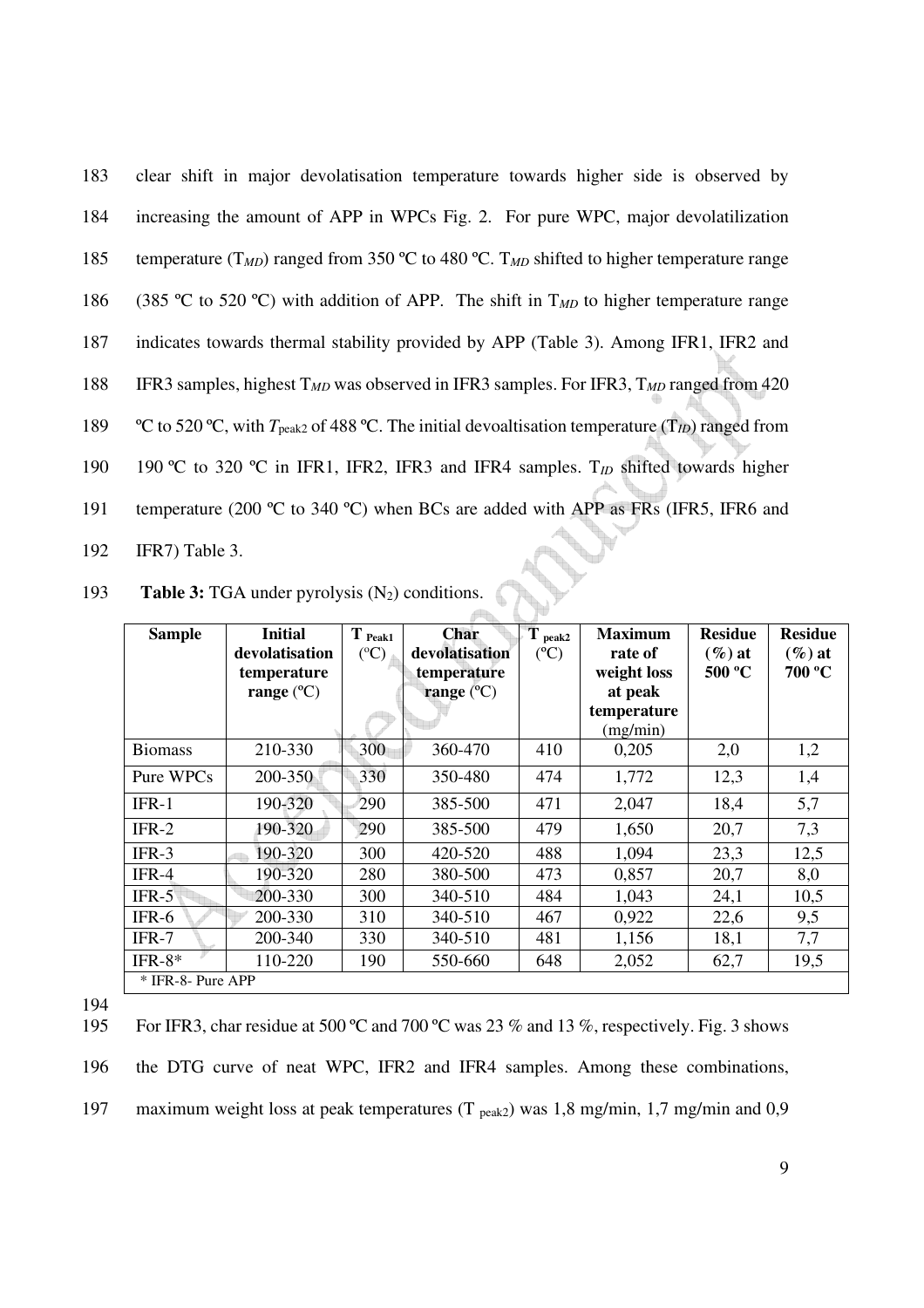198 mg/min in pure WPC, IFR2 and IFR4*,* respectively (Table 3). The rate of weight loss 199 indicates the reactivity of the samples. IFR4 showed lowest rate of thermal degradation 200 i.e., 0,9 mg/min (Table 3). Fig. 4 shows DTG curve of neat WPC, IFR4 and IFR6 samples. 201 T<sub>MD</sub> ranged from 380 °C to 500 °C in IFR4, whereas, it ranged from 340 °C to 510 °C in 202 IFR6 (Table 3). This shift in T*MD* towards lower side (340 ºC) in IFR6 sample can be 203 attributed to early charring in WPC, caused by boric acid. Wang *et al.* 2004 concluded that 204 boric acid catalyzes the dehydration and other oxygen-eliminating reactions of wood at a 205 relatively low temperature (approximately  $100\text{ °C} - 300\text{ °C}$ ) by catalyzing the isomerization 206 of the newly formed polymeric materials and by forming aromatic structures, which 207 contributes partly to the effects of boric acid on promoting the charring and fire retardation 208 of wood. Fig. 4. confirms the significance of boric acid in promoting char formation at 209 lower temperatures. Fig.5 shows DTG curve of WPC, IFR6 and IFR7 samples. Among 210 IFR6 and IFR7 samples, rate of weight loss at T  $_{peak2}$  was found to be minimum (0,74 211 mg/min) in IFR6 samples. Further, the char residues in IFR6 and IFR7 at 500 °C was 23 % 212 and 18 %, respectively. This shows that char residue with higher thermal stability is formed 213 with Ba-Bx/APP, as compared to borax with APP. The overall result shows the usefulness 214 of alkali washing of fibers and use of BCs as synergist in combination with APP for 215 obtaining improved thermal stability in WPCs.

- 216
- 217
- 218
- 219
- 220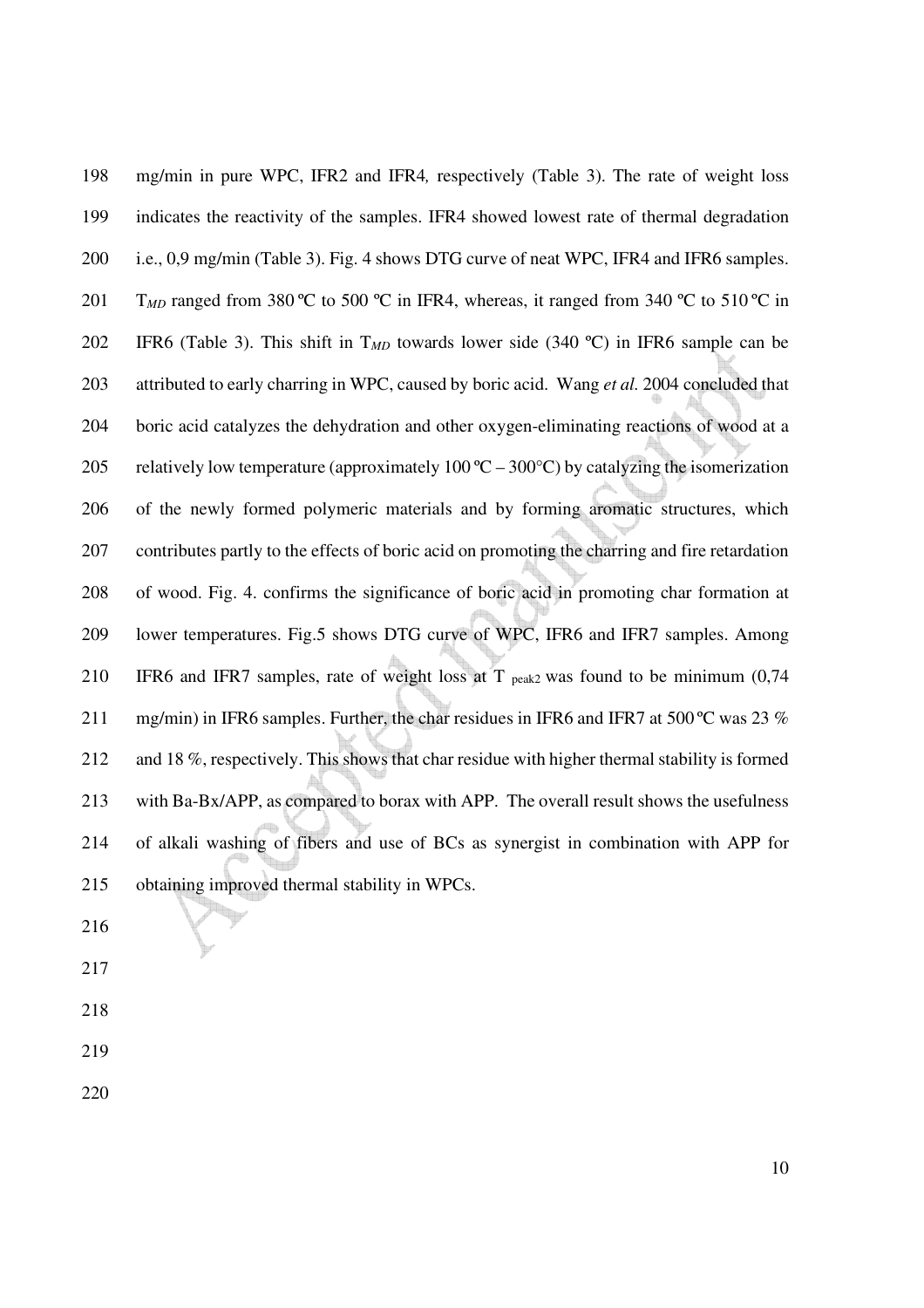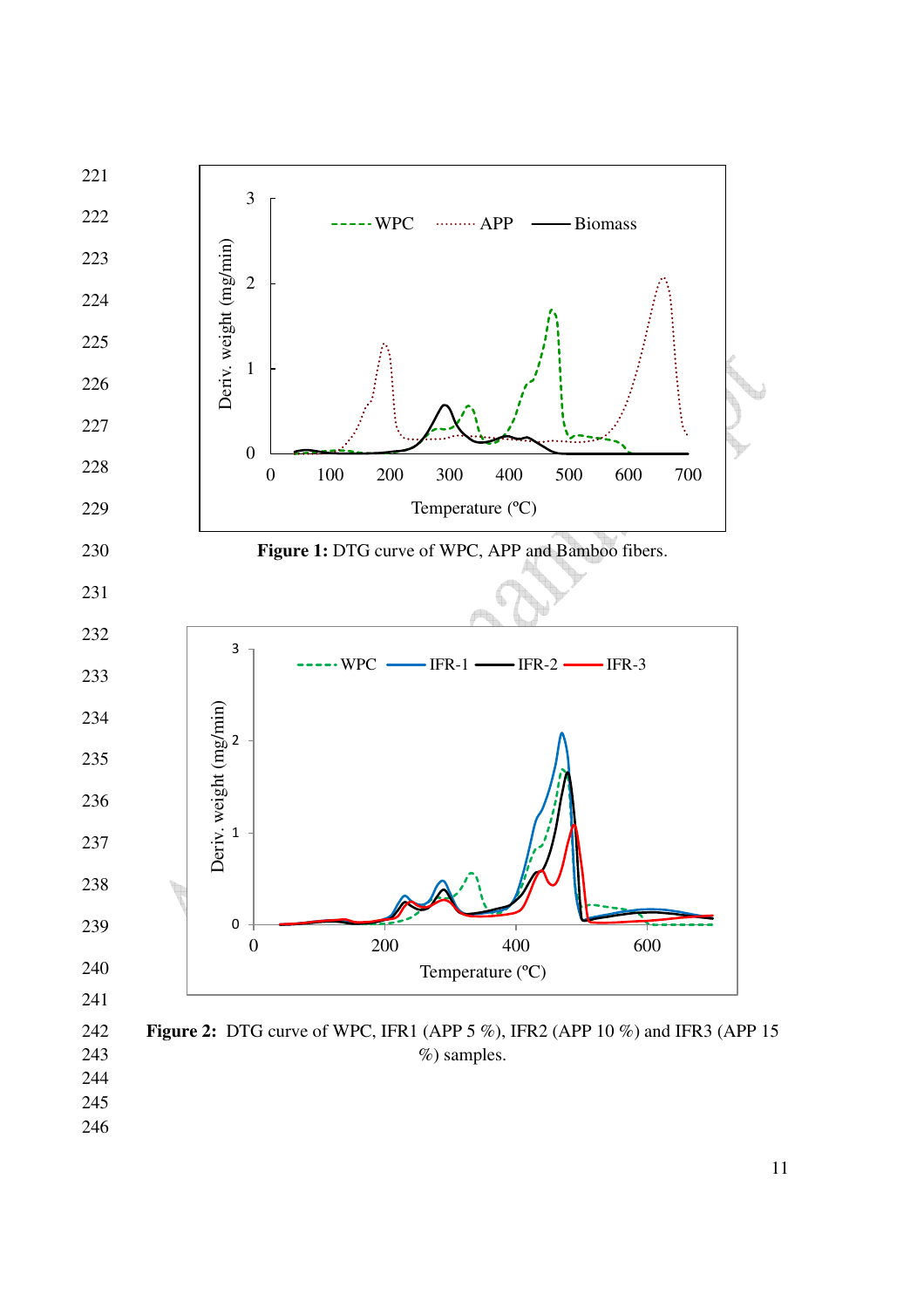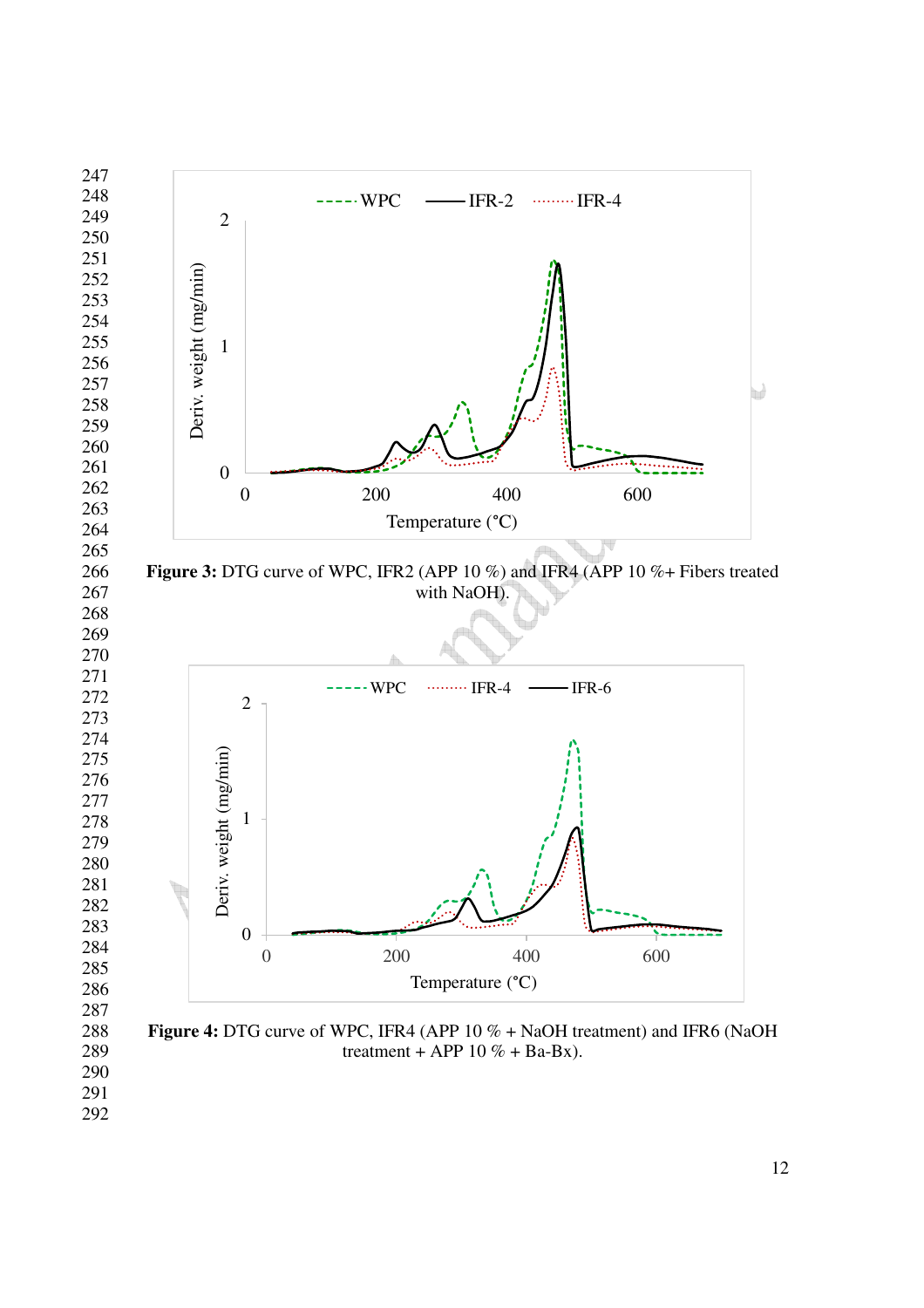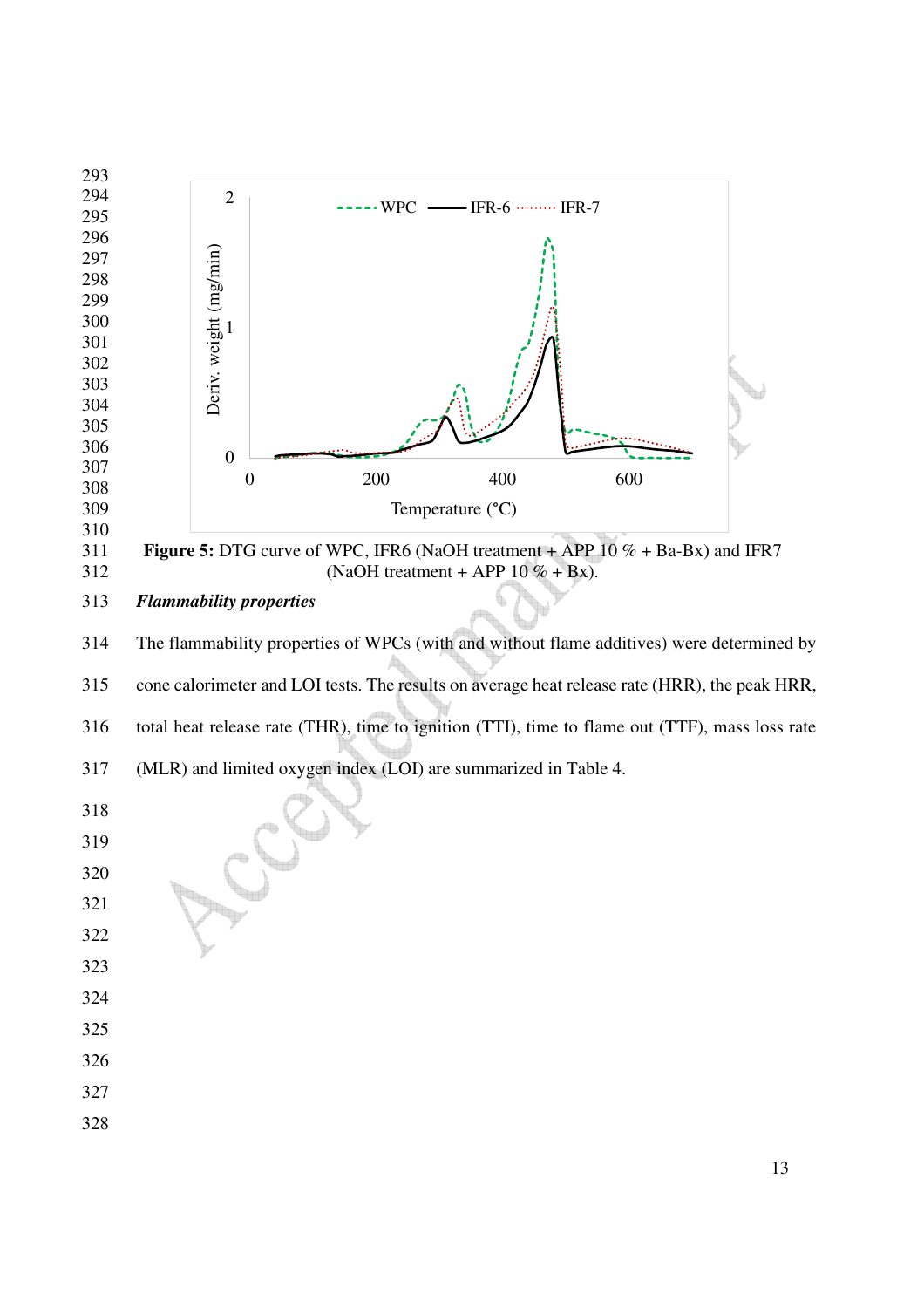329 **Table 4:** Cone calorimeter and LOI results of WPCs with and without flame additives 330 (Value in parenthesis is standard deviation. Values in column with different lowercase 331 superscript letter are statistically significant ( $p<0,05$ )).

| <b>Sample</b><br>code                        | Average<br><b>HRR</b>       | <b>Peak HRR</b><br>(kW/m <sup>2</sup> ) | <b>THR</b><br>(MJ/m <sup>2</sup> ) | TTI(s)             | TTF(s)                | MLR(g/s)                      | <b>LOI</b> $(\%)$      |  |  |  |
|----------------------------------------------|-----------------------------|-----------------------------------------|------------------------------------|--------------------|-----------------------|-------------------------------|------------------------|--|--|--|
|                                              | $\rm (kW/m^2)$              |                                         |                                    |                    |                       |                               |                        |  |  |  |
| <b>WPC</b>                                   | 196 $(\pm 25)^c$            | 457 $(\pm 37)^d$                        | 64 $(\pm 2)^d$                     | 13 $(\pm 4)$ NS    | 297 $(\pm 20)^a$      | 19 $(\pm 3)^e$                | 16,1 $(\pm 0.1)^a$     |  |  |  |
| $IFR-1$                                      | $125 \ (\pm 11)^{b}$        | $370 \ (\pm 23)^c$                      | 57 $(\pm 2)^{cd}$                  | $12 \ (\pm 7) NS$  | 320 $(\pm 46)^a$      | $15 \ (\pm 1)^{cd}$           | 16,8 $(\pm 0.2)^{b}$   |  |  |  |
| $IFR-2$                                      | $110 \, (\pm 7)^b$          | 353 $(\pm 15)^c$                        | 56 $(\pm 2)^{c}$                   | 13 $(\pm 1)$ NS    | 347 $(\pm 34)^{ab}$   | 13 $(\pm 1)^{bc}$             | $16.9 \ (\pm 0.1)^{b}$ |  |  |  |
| $IFR-3$                                      | $80 \ (\pm 7)^a$            | $235 \, (\pm 7)^b$                      | 52 $(\pm 6)^c$                     | $20$ ( $\pm$ 1) NS | 453 $(\pm 40)^c$      | $08 \ (\pm 1)^a$              | $19,2 \ (\pm 0,1)^e$   |  |  |  |
| $IFR-4$                                      | $64 \ (\pm 1)^a$            | 196 $(\pm 26)^{ab}$                     | 42 $(\pm 3)^{b}$                   | $16 (\pm 1)$ NS    | 457 $(\pm 71)^c$      | $12 \ (\pm 0.7)^{\text{abc}}$ | $17,9 \ (\pm 0,1)^d$   |  |  |  |
| $IFR-5$                                      | 64 $(\pm 1)^a$              | 186 $(\pm 0.6)^{ab}$                    | 44 $(\pm 3)^{b}$                   | $20$ ( $\pm$ 1) NS | 401 $(\pm 23)^{bc}$   | $10 \, (\pm 1)^{ab}$          | $17,7 \, (\pm 0,1)^d$  |  |  |  |
| $IFR-6$                                      | 60 $(\pm 3)^a$              | 186 $(\pm 4)^{ab}$                      | $33~(\pm 0.3)^a$                   | $21 (\pm 3)$ NS    | 332 $(\pm 9)^{ab}$    | 18 $(\pm 0.3)$ <sup>de</sup>  | $17,3 \ (\pm 0,1)^c$   |  |  |  |
| $IFR-7$                                      | 59 $(\pm 1)^a$              | 179 $(\pm 0.4)^{ab}$                    | $32 \ (\pm 0.5)^a$                 | $18 \ (\pm 3) NS$  | $300 \, (\pm 6)^{ab}$ | $20 \ (\pm 0.1)^e$            | $16,2 \ (\pm 0,1)^a$   |  |  |  |
|                                              | NS: Not significant         |                                         |                                    |                    |                       |                               |                        |  |  |  |
| THR (MJ/m <sup>2</sup> ): Total heat release |                             |                                         |                                    |                    |                       |                               |                        |  |  |  |
|                                              | $TTI(s)$ : Time to ignition |                                         |                                    |                    |                       |                               |                        |  |  |  |
| TTF (s): Time to flame out                   |                             |                                         |                                    |                    |                       |                               |                        |  |  |  |

332

MLR (1000 mg/s): Mass loss rate

333 The best result on LOI was seen with IFR3 (Table 4). Compared to pure WPCs, LOI was 334 increased by 19 % in IFR3. All FRs showed positive influence on flame properties of WPCs. 335 Peak HRR decreased from  $457 \text{ kW/m}^2$  to 179 kW/m<sup>2</sup>, which is approximately 61 % lower than 336 pure WPCs. Average HHR and peak HRR  $(kW/m^2)$  in IFR2 and IFR4 combinations decreased 337 from 110 and 353 to 64 and 196, respectively. Compared to pure WPC, higher reduction in 338 HRR was seen in IFR4 (67 %) than IFR2 (44 %). This shows alkali washing enhances 339 performance of APP decreasing HRR in WPCs. The order of decrease in average HHR 340 (kW/m<sup>2</sup>) is as follows; Pure WPC = 196 > IFR1 = 125 > IFR2 = 110 > IFR3 = 80 > IFR4 and  $341$  IFR5 = 65 > IFR6 = 60 > IFR7 = 59 (Table 4). Through IFR6 and IFR7 combinations, 342 maximum reduction in average heat release rate (HRR) was by 69 %, peak heat release rate 343 (PHRR) by 59 %, total heat released rate (THR) by 48 % and time to ignition (TTI) was 344 increased by 62 % as compared to pure WPCs. However, the statistical analysis indicated no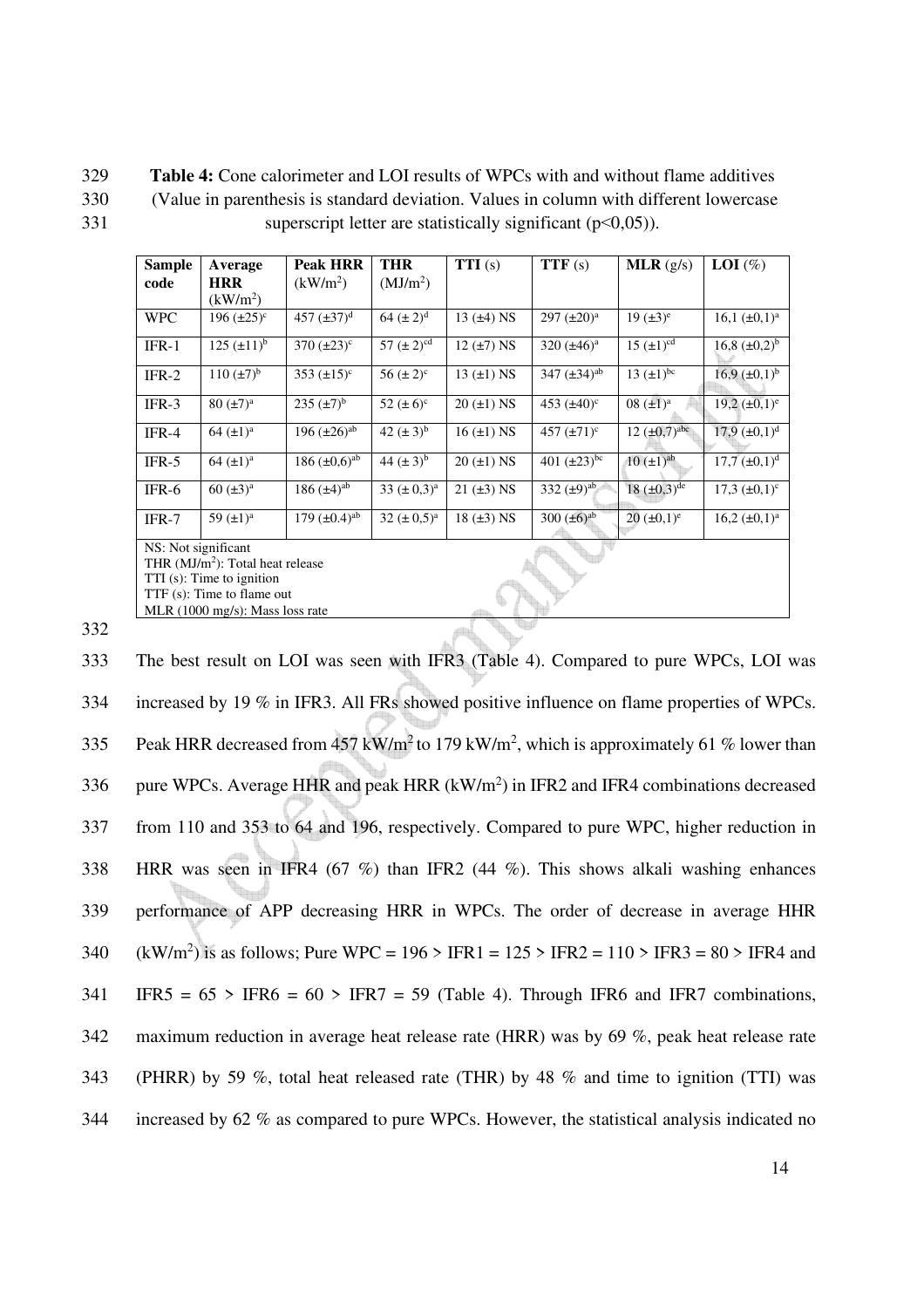345 significant difference among different combinations (IFR3, IFR4, IFR5, IFR6 and IFR7) 346 towards reducing HRR in WPCs (Table 4). This shows that APP (15 %) is equally effective in 347 reducing HRR as it is with combination of BCs along with APP. THR  $(MJ/m<sup>2</sup>)$  reduced 348 significantly with addition of FRs (Table 4). The result indicated significant increase in TTF 349 in IFR3 and IFR4 samples (Table 4). This shows that 15% APP is appropriate amount for 350 achieving effective flame retardancy in WPCs. THR decreased from 64 MJ/m<sup>2</sup> to 32 MJ/m<sup>2</sup> in 351 IFR7, which is approximately 50 % lower than pure WPC. Wang *et al.* 2004 found that during 352 combustion, borates form an impenetrable glass coating on a materials surface and restricts the 353 supply of oxygen which prevents further propagation of flame from one part to another. The 354 FRs combination showed no significant difference in prolonging the TTI during fire (Table 4). 355 The most delayed ignition was in IFR6, where TTI is prolonged by 62 %, as compared to pure 356 WPC. The same may be attributed to the positive impact of Ba-Bx which promotes early char 357 formation in samples during fire. During combustion, borax suppresses flame spread but 358 promotes glowing. Boric acid, on the other hand, increases the rate of depolymerization of 359 cellulosic fibers and enables char production at considerably lower temperature (120 ºC to 180 360 °C) and suppresses glowing (Shafizadeh 1984). It also prevents the flame spread to some extent 361 by releasing water (Shafizadeh 1984). Table 4 shows average MLR of WPCs with and without 362 the flame additives. It is evident that the incorporation of FRs decreases the MLR of WPCs 363 during combustion. For IFR3, the average MLR decreased most from 19 g/s to 8 g/s, which is 364 approximately 58 % lower than that of neat WPC (Table 4). This shows that APP (15 %) is 365 most effective in reducing average MLR in WPCs.

366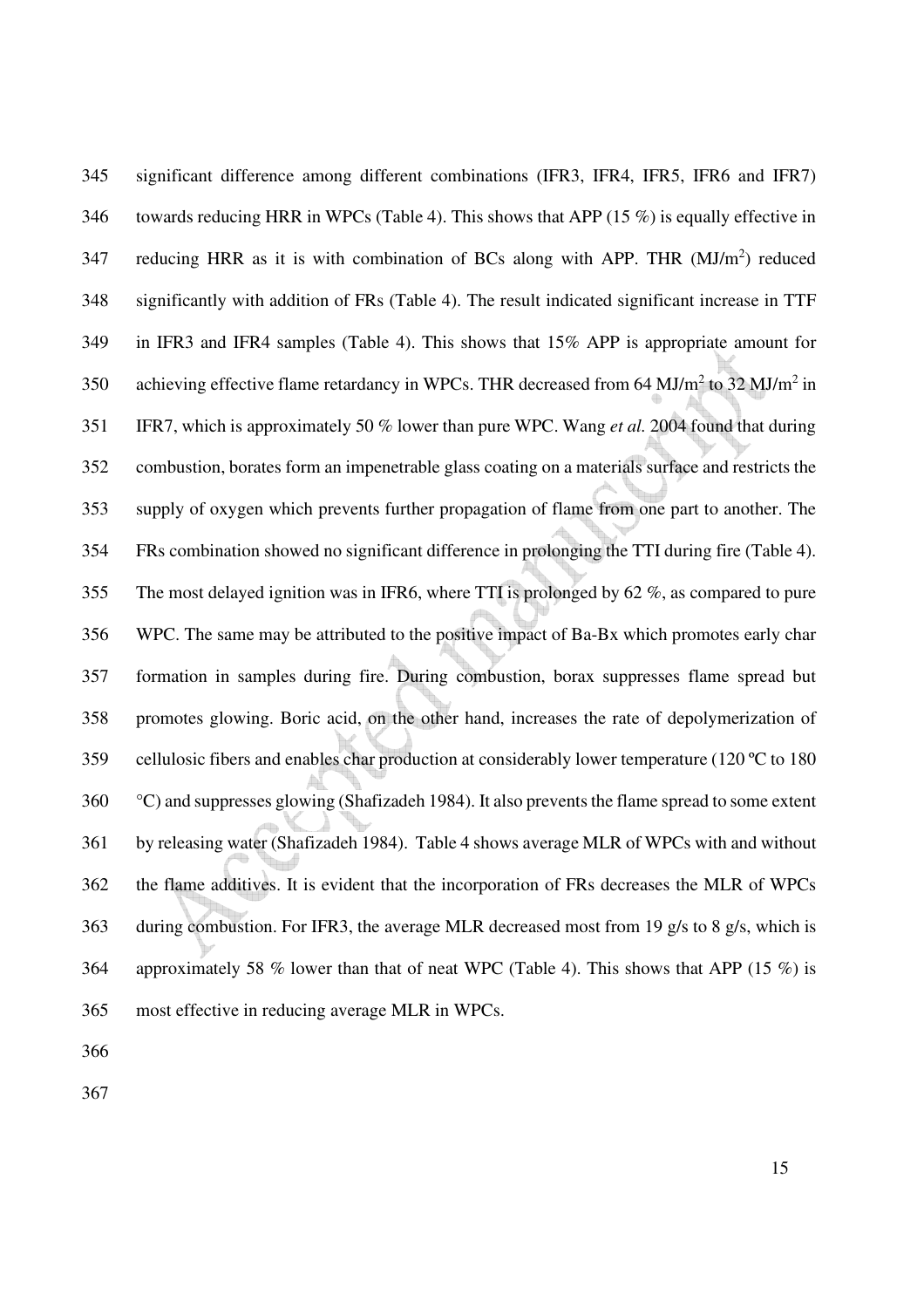### 368 **CONCLUSIONS**

369 Effect of BCs and APP on flame retardancy, thermal stability and mechanical properties in 370 WPCs have been investigated. Prior to its pretreatment with BCs, wood fibers were washed 371 with NaOH. Alkali washing of wood fibers showed positive influence on flexural strength, 372 thermal stability and HRR of WPCs. The addition of BCs with APP, initiated early char 373 formation in WPC. Best results on thermal stability in WPC were obtained under condition 374 i.e., NaOH 5 % / Ba-Bx 5% / APP 10 %. Second best result was with addition of 15 % APP 375 alone, wherein, major devolatilization temperature shifted to higher temperature range i.e., 385 376 °C - 520 °C. The combination i.e., alkali washing of fibers/BCs/APP also showed better flame 377 retardancy in WPCs, leading to improvement in peak HRR, THR and TTI. However, the best 378 results on MLR, TTF and LOI was obtained by using APP (15 %) as FR. Keeping in view the 379 above results on thermal stability and flame retardancy, the appropriate combination 380 recommended for further research is NaOH 5 % / Ba-Bx 5% / APP 15 %. The strength 381 properties of WPCs reduced significantly on adding BCs in the composition. In general, the 382 effect of combination of Ba-Bx and APP leads to better thermal stability and flame retardancy 383 in WPCs.

384 **REFERENCES:**

385 **ASTM 2019**. D2863-19: Standard Test Method for Measuring the Minimum Oxygen

386 Concentration to Support Candle-Like Combustion of Plastics (Oxygen Index). ASTM

387 International, West Conshohocken, PA, USA. http://www.astm.org/cgi-

388 bin/resolver.cgi?D2863

389 **ASTM 2014.** D638-14: Standard Test Method for Tensile Properties of Plastics. ASTM

390 International: West Conshohocken, PA, USA. https://doi.org/10.1520/D0638-14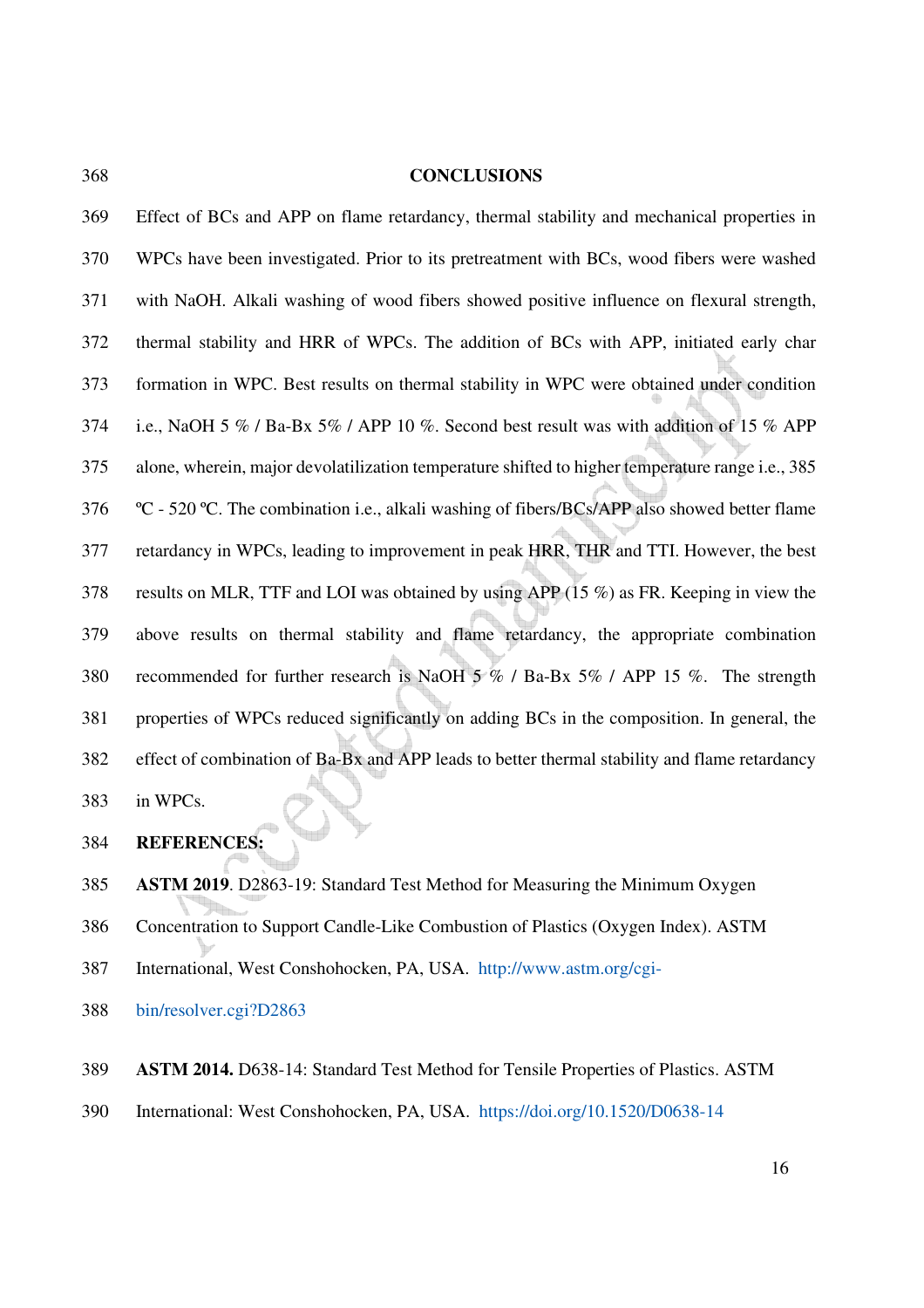- 391 **ASTM 2015**. D790-15: Standard test methods for flexural properties of unreinforced and
- 392 reinforced plastics and electrical insulating materials. ASTM International: West
- 393 Conshohocken, PA, USA. https://doi.org/10.1520/D0790-15
- 394 **Ashori, A. 2008.** Wood-plastic composites as promising green-composites for automotive
- 395 industries. *Bioresour Technol* 99(11): 4661-4667.
- 396 https://doi.org/10.1016/j.biortech.2007.09.043
- 397 **Chapple, S.; Anandjiwala, R. 2010.** Flammability of Natural Fiber-reinforced Composites
- 398 and Strategies for Fire Retardancy: A Review*. J Thermoplast Compos Mater* 23(6): 871–893.
- 399 https://doi.org/10.1177/0892705709356338
- 400 **Chen, X.L.; Yu, J.; Guo, S.Y. 2006**. Structure and properties of polypropylene composites
- 401 filled with magnesium hydroxide. *J Appl Polym Sci* 102(5): 4943-4951.
- 402 https://doi.org/10.1002/app.24938
- 403 **Devi, R.R.; Gogoi, K.; Kowar, B.K.; Maji, T.K. 2013.** Synergistic effect of nanoTiO2 and
- 404 nanoclay on mechanical properties, flame retardancy, UV stability, and antibacterial
- 405 properties of wood polymer composites. *Polym Bull* 70(4): 1397-1413.
- 406 https://doi.org/10.1007/s00289-013-0928-x
- 407 **Haykira-Acma, H. 2003.** Combustion characteristic of different biomass materials. *Energy*
- 408 *convers Manag* 44(1): 155-162 https://doi.org/10.1016/S0196-8904(01)00200-X
- 409 **Hornsby, P.R.; Hinrichsen, E.; Tarverdi, K. 1997.** Preparation and properties of
- 410 polyethylene composites reinforced with wheat and flax straw fibre: Part II Analysis of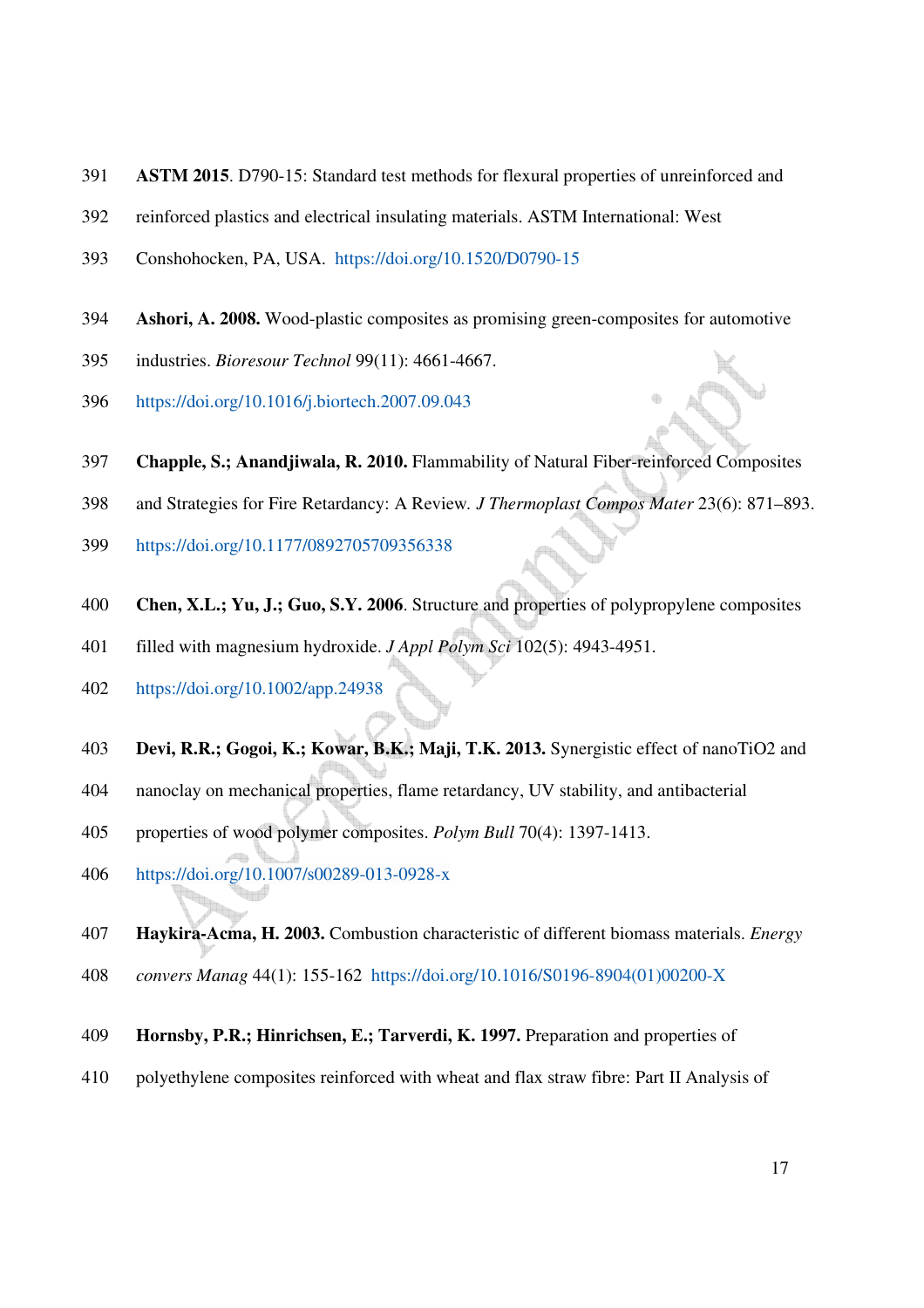- 411 composite microstructure and mechanical properties. *J Mat Sci* 32(4): 1009–1015.
- 412 https://doi.org/10.1023/A:1018578322498
- 413 **Ikhlef, S.; Nekkaa, S.; Guessoum, M.; Haddaoui, N. 2012.** Effects of Alkaline Treatment
- 414 on the Mechanical and Rheological Properties of Low-Density Polyethylene/*Spartium*
- 415 *junceum* Flour Composites. *Inter Scholar Res Notices* Article ID 965101: 7p.
- 416 https://doi.org/10.5402/2012/965101
- 417 **Islam, Md. S.; Hamdan, S.; Jusoh, I.; Rehman, Md. R.; Ahmed, A.S. 2012.** The effect of
- 418 alkali pretreatment on mechanical and morphological properties of tropical wood polymer
- 419 composites. *Mater Des* 33: 419-424. https://doi.org/10.1016/j.matdes.2011.04.044
- 420 **ISO 2015**. 5660-1: Reaction to fire tests-Heat release, smoke production and mass loss rate,
- 421 Part 1: Heat release rate (cone calorimeter method)*.* ISO International.
- 422 https://www.iso.org/obp/ui/#iso:std:iso:5660:-1:ed-3:v1:en
- 423 **Jiang, J.; Yang, Y.; Li, J. 2011.** Effect of three boron flame retardants on thermal curing
- 424 behavior of urea formaldehyde resin. *J Therm Anal Calorim* 105(1): 223-228.
- 425 https://doi.org/10.1007/s10973-011-1307-1
- 426 **Kozlowski, R.; Wesolek, D.; Wladyka-Przbylak, M. 1999.** Combustibility and toxicity of
- 427 board materials used for interior fittings and decorations. *Polym Degrad Stab* 64(3): 595-600.
- 428 https://doi.org/10.1016/S0141-3910(98)00146-3
- 429 **Kozlowski, R.; Wladyka-Przbylak, M. 2008.** Flammability and fire resistance of
- 430 composites reinforced by natural fibers. *Polym Adv Technol* 19(6): 446-453.
- 431 https://doi.org/10.1002/pat.1135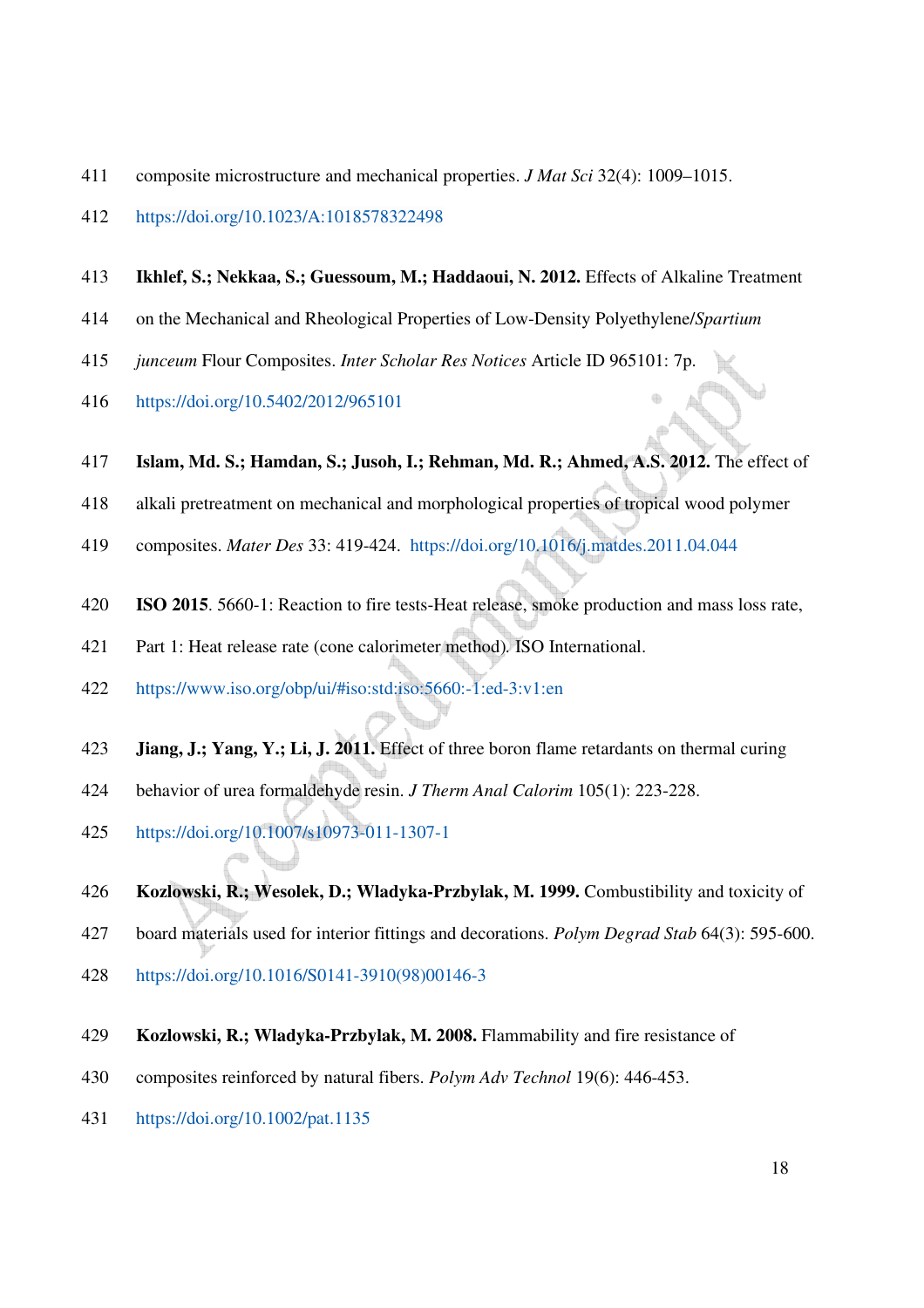- 432 **Kurt, R.; Mengeloglu, F.; Meric, H. 2012.** The effects of boron compounds synergists with
- 433 ammonium polyphosphate on mechanical properties and burning rates of wood-HDPE
- 434 polymer composites. *Eur J Wood Prod* 70(1-3): 177-182. https://doi.org/10.1007/s00107-
- 435 011-0534-2
- 436 **Kumar, R.; Chandrashekar, N. 2014.** Fuel properties and combustion characteristics of
- 437 some promising bamboo species in India. *J For Res* 25(2): 471-476.
- 438 https://doi.org/10.1007/s11676-014-0478-6
- 439 **Kumar, R.; Gunjal, J.; Chauhan, S. 2021.** Effect of carbonization temperature on
- 440 properties of natural fiber and charcoal filled hybrid polymer composite. *Compos B: Eng*
- 441 217: 108846. https://doi.org/10.1016/j.compositesb.2021.108846Get
- 442 **Lee, S.Y.; Chun, S.J.; Doh, G.H.; Kang, I.A.; Lee, S.; Paik, K.H. 2009.** Influence of
- 443 Chemical Modification and Filler Loading on Fundamental Properties of Bamboo Fibers
- 444 Reinforced Polypropylene Composites. *J Compos Mater* 43(15): 1639–1657.
- 445 https://doi.org/10.1177/0021998309339352
- 446 **LeVan, S.L. 1984.** Chemistry of fire retardancy. The chemistry of solid wood. In *Advances*
- 447 *in chemistry series*: 207p. Rowell, R. (ed). American Chemical Society, Washington, D.C.,
- 448 USA. https://pubs.acs.org/doi/abs/10.1021/ba-1984-0207.ch014
- 449 **Mouritz, A.P.; Gibson, A.G. 2006.** Flame Retardant Composites. In *Fire Properties of*
- 450 *Polymer Composite Materials*: 237-286. Gladwell, G.M.L. (ed.). Springer, London, UK.
- 451 **Nagieb, Z.A.; Nassar, M.A.; El-Meligy, M.G. 2011.** Effect of Addition of Boric Acid and
- 452 Borax on Fire-Retardant and Mechanical Properties of Urea Formaldehyde Saw Dust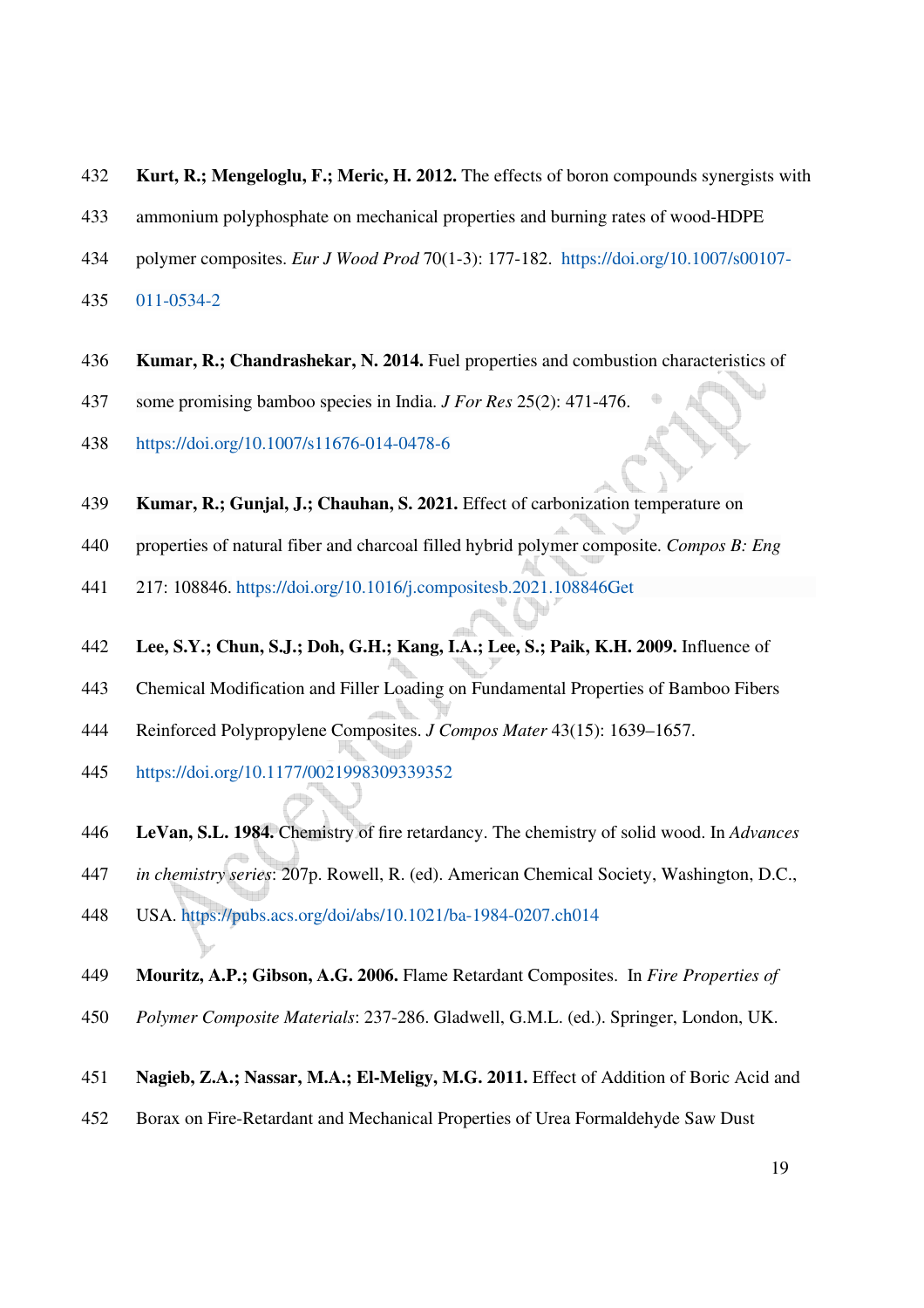- 453 Composites. *Inter J Carbohydrate Chem* Article ID 146763.
- 454 http://downloads.hindawi.com/archive/2011/146763.pdf

#### 455 **Palza, H.; Reznik, B.; Kappes, M.; Hennrich. F.; Naue, I.F.C.; Wilhelm, M. 2010.**

- 456 Characterization of melt flow instabilities in polyethylene/carbon nanotube composites.
- 457 *Polymer* 51(16): 3753-3761. https://doi.org/10.1016/j.polymer.2010.06.016
- 458 **Pan, M.; Mei, C.; Du, J.; Li, G. 2014.** Synergistic effect of nano silicon dioxide and
- 459 ammonium polyphosphate on flame retardancy of wood fiber-polyethylene composites.
- 460 *Compos Part A* 66: 128-134. https://doi.org/10.1016/j.compositesa.2014.07.016
- 461 **Panagiotou, T.; Levendis, Y.A. 1994.** Study on the combustion characteristics of PVC, poly
- 462 (styrene), poly (ethylene), and poly (propylene) particles under high heating rates. *Combust*
- 463 *Flame* 99(1): 53-63. https://doi.org/10.1016/0010-2180(94)90082-5
- 464 **Salemane, M.G.; Luyt, A.S. 2006.** Thermal and mechanical properties of polypropylene-
- 465 wood powder composites. *J Appl Polym Sci* 100(5): 4173-4180.
- 466 https://doi.org/10.1002/app.23521
- 467 **Schneider, M.H.; Phillips, J.G.; Lande, S. 2000.** Physical and mechanical properties of
- 468 wood polymer composites. *J Forest Eng* 11(1): 83-89.
- 469 https://doi.org/10.1080/08435243.2000.10702748
- 470 **Shafizadeh, F. 1984.** The Chemistry of Pyrolysis and Combustion. In *The Chemistry of Solid*
- 471 *Wood*. Advances in Chemistry Series 207: 489-529. Rowell, R. (ed.). American Chemical
- 472 Society, Washington, D.C., USA. https://pubs.acs.org/doi/abs/10.1021/ba-1984-0207.ch013